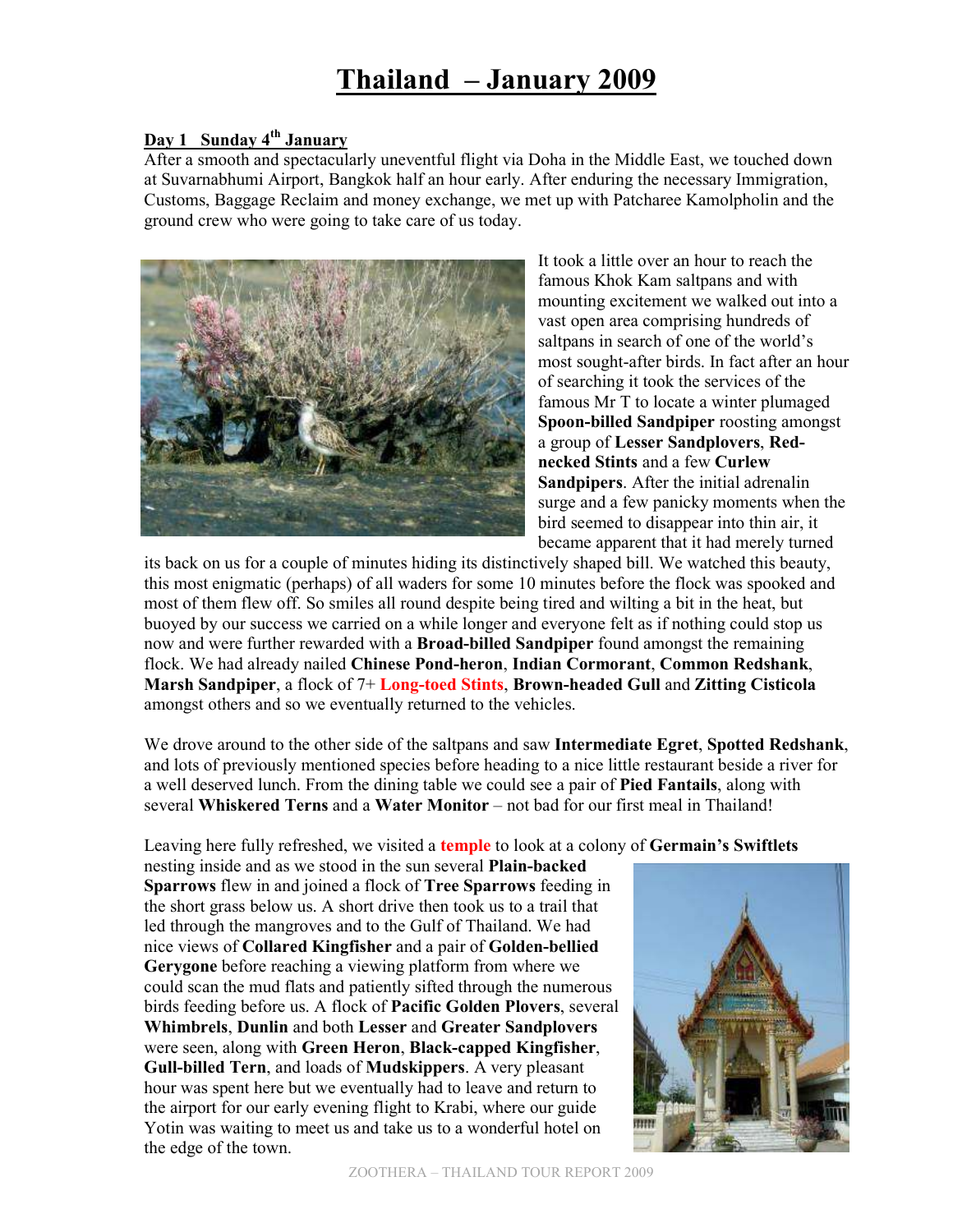#### **Day 2 Monday 5th January**

We assembled in the dining area before first light for a nice breakfast and watched the light slowly brighten, revealing the hotel's extensive grounds, complete with a large lake in the centre. Our first **Streak-eared Bulbul** began calling from a bare tree close to our table in the garden and there was



also **White-throated Kingfisher**, **Spotted Dove**, **Coppersmith** and **Lineated Barbets**, **Blue Rock Thrush**, and several **Germain's Swiftlets** flying over. A short trail took us down to the river's edge and our waiting longtail boats were ready to take us into the mangroves where a host of goodies reside. It is always tricky birding in this habitat and this morning was no exception, but we began well with cracking views of several **Brownwinged Kingfishers** perched close by, as well as a few **Black-capped Kingfishers**. An **Ashy Tailorbird** also showed well and was

followed by **Common Flameback**, **Red-throated Sunbird**, **Black-and-Red Broadbill**, **Ashy Minivet**, **Asian Brown Flycatcher**, **Arctic Warbler** and **Greater Racket-tailed Drongo**, but **Mangrove Pitta** and **Mangrove Blue Flycatcher** remained just voices in the distance. Beside a huge Limestone outcrop **Little Swift**, **Red-rumped** and **Striated Swallows**, a brief **Brown-backed Needletail** and **Dusky Crag Martin** were all seen before we headed out into the estuary. Our quarry was **Chinese Egret** and after much searching we had decent views, seeing the pale greenish

legs and distinctive bill colouration. We also picked up a flock of 20+ **Terek Sandpipers**, as well as **Eurasian Curlew**, **Grey Plover**, **Lesser** and **Greater Sandplovers**, **Osprey** and a few **Lesser Crested Terns**.

By now it was getting quite hot so we returned to the hotel where some cold drinks were much appreciated, as was the **Brownthroated Sunbird**, **Green-billed Malkoha**, **Asian Brown Flycatcher** and some more **Ashy Minivets**. So after this quick perusal of the grounds we drove to a nice restaurant for lunch before continuing on to a waiting



speedboat which took us to Phi Phi Don Island. On the way we came across a flock of  $15+$ **Christmas Island Frigatebirds**, as well as many **Lesser Frigatebirds** so the boat stopped and we were treated to fantastic views of both species. It wasn't far to the island from here so we went



ashore and walked along the seafront seeing a fine male **Scarlet-backed Flowerpecker** before sailing to another small island where we witnessed the fantastic spectacle of 2000+ **Lesser** and several more **Christmas Island Frigatebirds** coming into roost.

So what a day and we finished off with another really good meal at a restaurant on the way back to our hotel.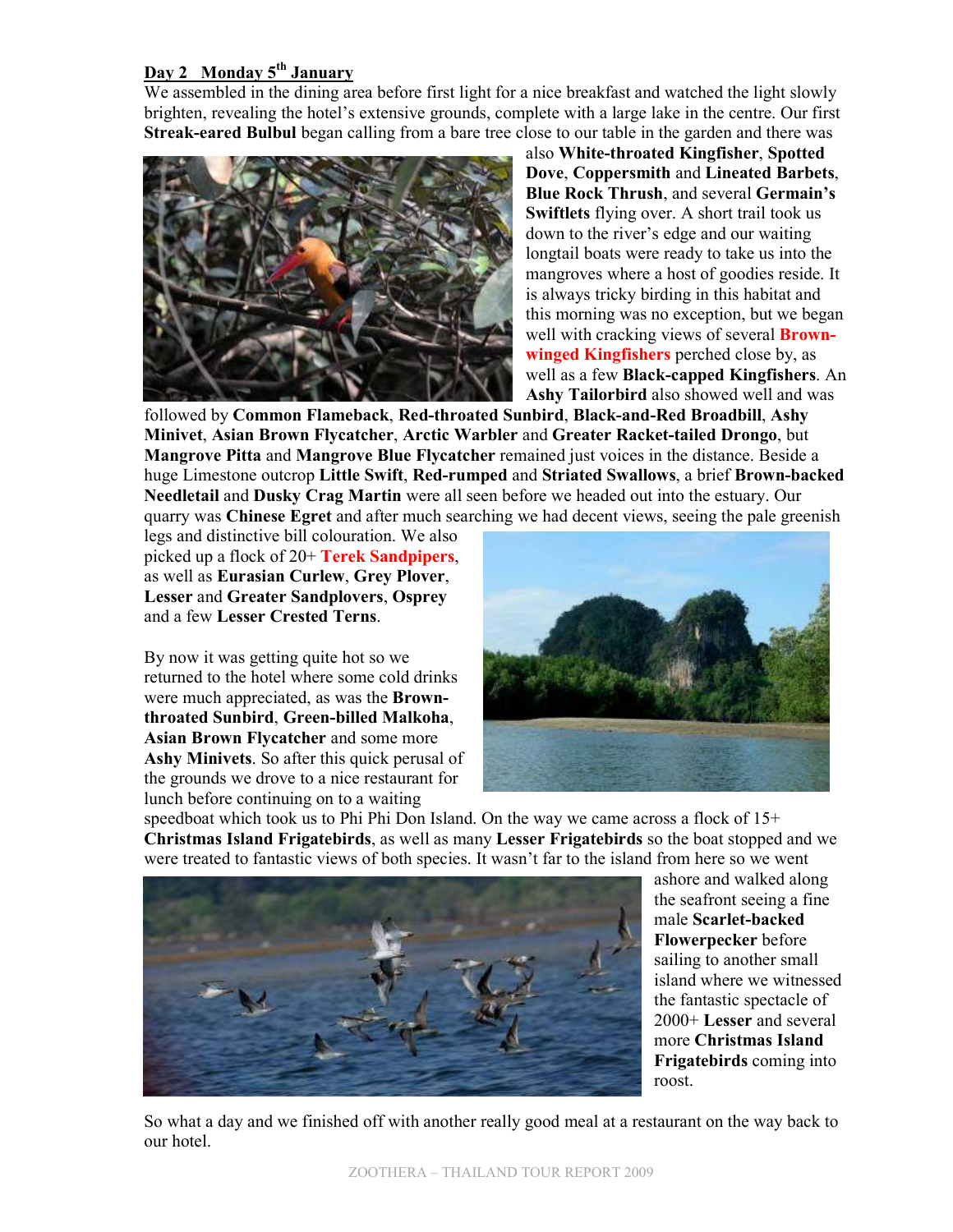# **Day 3 Tuesday 6th January**

So this was *THE* DAY! The day we were going to attempt to see **Gurney's Pitta**, one of the most famous birds in the world. With much anticipation we met at the hotel entrance at 5.30am and set off towards Khao Nor Chuchi or as it should be called, Khao Pra Bang Khram. It took just 45 minutes to reach the Morakot Resort where we had our packed breakfast, and some decent views of a male **Orange-bellied Flowerpecker** and a skulking **Grey-breasted Spiderhunter** in a nearby Palm tree. And then we set off in a couple of four-wheel drive vehicles into the reserve where the first of our group made their way into the temporary hide Yotin had set up. We knew there had been



a female **Gurney's Pitta** present the day before so we were optimistic and half expected to see the bird straight away. We had agreed to split the group into 3 and spend an hour each in the hide, but the first group had not materialised over 90 minutes later and things were looking bleak. But at the  $11<sup>th</sup>$  hour the female came into the gulley below the hide and remained for all to see. Everyone had good views of her, along with a **Siberian Blue Robin** and an **Orange-headed Thrush**, although they were distinctly overshadowed by the pitta. What a bird! So in the meantime the rest of us spent a frustrating time birding the entrance track which was bordered by

Palm trees and was relatively birdless with only **Changeable Hawk-eagle**, **Japanese Sparrowhawk** and **Ochraceous Bulbul** being noteworthy. But it was definitely mission accomplished and now we were free to explore some other trails.

Of course we left here totally elated but there's more to this area than the pitta so we headed to a different section of forest and birded along an open trail, with Yotin quite quickly conjuring up a superb **Black-and-Yellow Broadbill** which remained on its perch over the path for quite some

time. Meanwhile, a **Red-throated Barbet** began calling behind us and after a short search we tracked it down to the top of a tall tree and were soon admiring it in the scopes. The very same spot also produced **Eastern-crowned Warbler**, **Yellowbreasted Flowerpecker**, **Green Iora** and **Black-crested Bulbul**. In fact we spent so long watching these birds that we didn't get very far along the trail at all so returned to the vehicles seeing 3 **Black Bazas** flying away in the distance.



Back at the Morakot Resort for an

excellent lunch and a siesta resulted in a great lunch but not much rest as lots of birds were calling from the gardens so some further exploration revealed **Olive-winged Bulbul**, **Brown-throated Sunbird**, **Asian Brown Flycatcher**, both **Common** and **Great Iora** and **Yellow-vented Flowerpecker**.

The afternoon session continued in much the same vain as this morning's with plenty of new birds being found. This time we took a narrow trail inside the forest and saw **Yellow-breasted Flowerpecker**, a close **Eastern crowned Warbler**, several **Stripe-throated Bulbuls** and a **Ruby-**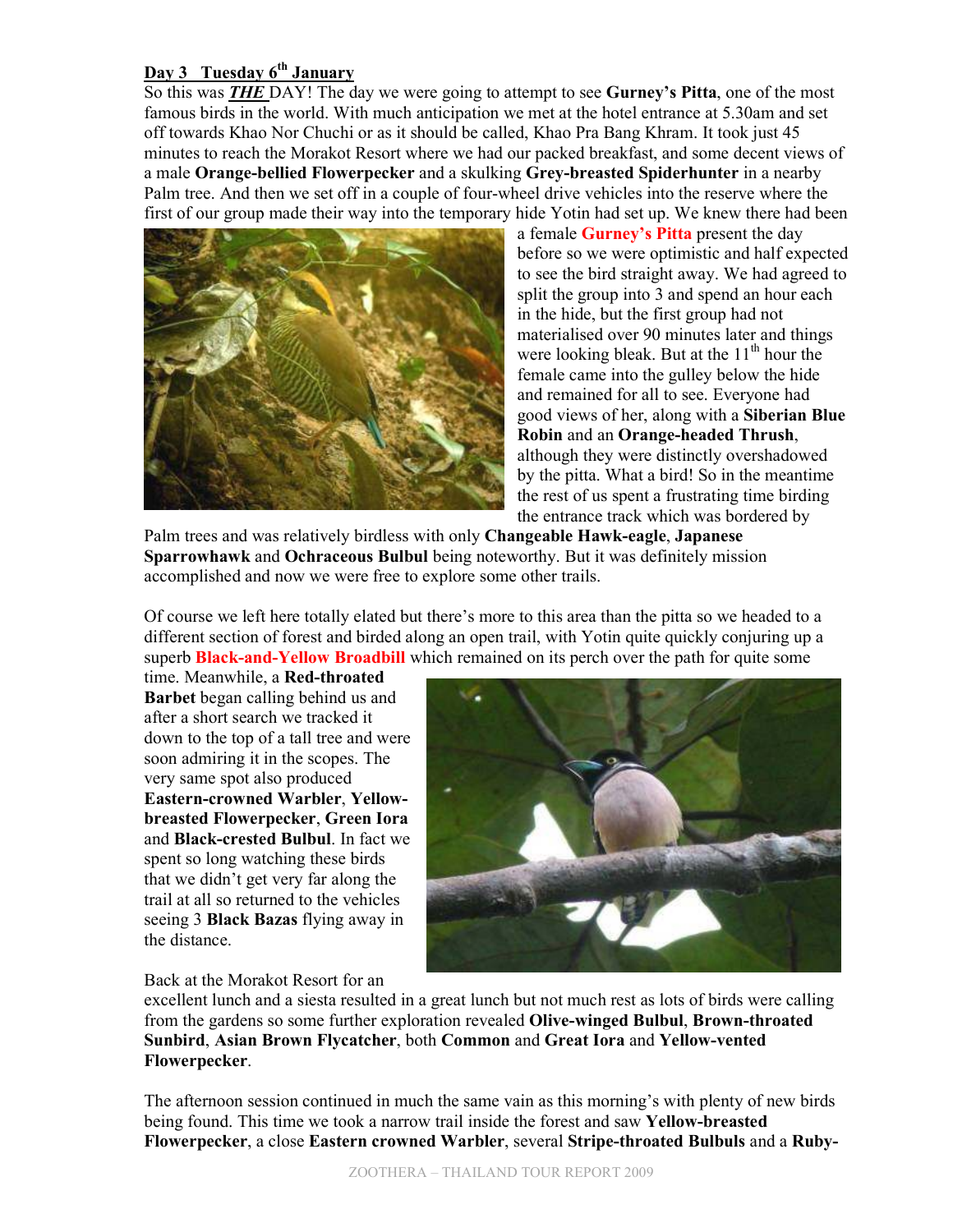**cheeked Sunbird**. However, another major highlight of the tour was the fantastic scope views of a pair of **Green Broadbills** we managed to track down in the dense, verdant green canopy. There was also a **Brown Barbet** calling nearby, but try as we might just couldn't find it, but any



disappointment we might have felt soon evaporated when we returned to the road and found a small flock of **Silver-rumped Spinetails** skimming the treetops, and there was also a good show put on by a spectacular **Red-crowned Barbet** that sang from a roadside tree.

So with dusk approaching we drove to a different area, stopping along the way to watch a **Great-eared Nightjar**

hawking for insects before reaching a special site where Yotin put the spotlight on a **Javan Frogmouth**. Not a bad way to end a very special day's birding.

# **Day 4 Wednesday 7th January**

Another day and another pitta! Sounds easy doesn't it and in reality it was, as Yotin had another temporary hide set up and his assistant rang him on the mobile when the bird appeared – this time an incredible looking male **Banded Pitta** (but more of that later). Once again we split into 3 groups and whilst waiting this time we had some very good birds which all remained in the area for everyone to see. First of all we called in a **Moustached Babbler** which performed admirably amongst the tangle of vines beside the track, and this was followed by **Asian Paradise flycatcher**, another **Green Broadbill**, **Crow-billed Drongo** and finally a **Red-billed Malkoha** which skulked in the canopy overhead. As for the pitta, well it was an incredible looking bird, being a riot of

colours that somehow made the bird seem unique and kind of wrong. It was so beautiful that mere words simply cannot do justice to it nor explain the pure elation at seeing this beast feeding 15 metres away on the forest floor. It's just one of those birds you have to see for yourself!

We were done here by 8.30am so returned to the vehicles for a cup of coffee and some snacks as it seemed a long time since breakfast back at the Morakot Resort. Shortly after we were walking along another trail inside Khao Nor Chuchi which passed through excellent dense



forest. There was **Red-eyed Bulbul** and a nice view of another **Red-throated Barbet**, although these paled in comparison with the male **Orange-breasted Trogon** a little later. A **Ferruginous Babbler** was unfortunately just a voice in the distance, but a female **Dark-throated Oriole** was much more obliging, as was **Chestnut-winged** and **Scaly-crowned Babblers** and an awesome **Large Wren-babbler** which we watched foraging in the leaf litter beside the path. But as is often the case when birding in a forest some species just don't cooperate as you would like and both **Rufous-winged Philentoma** and **Rufous-winged Babbler** only gave the briefest of views in the dense forest.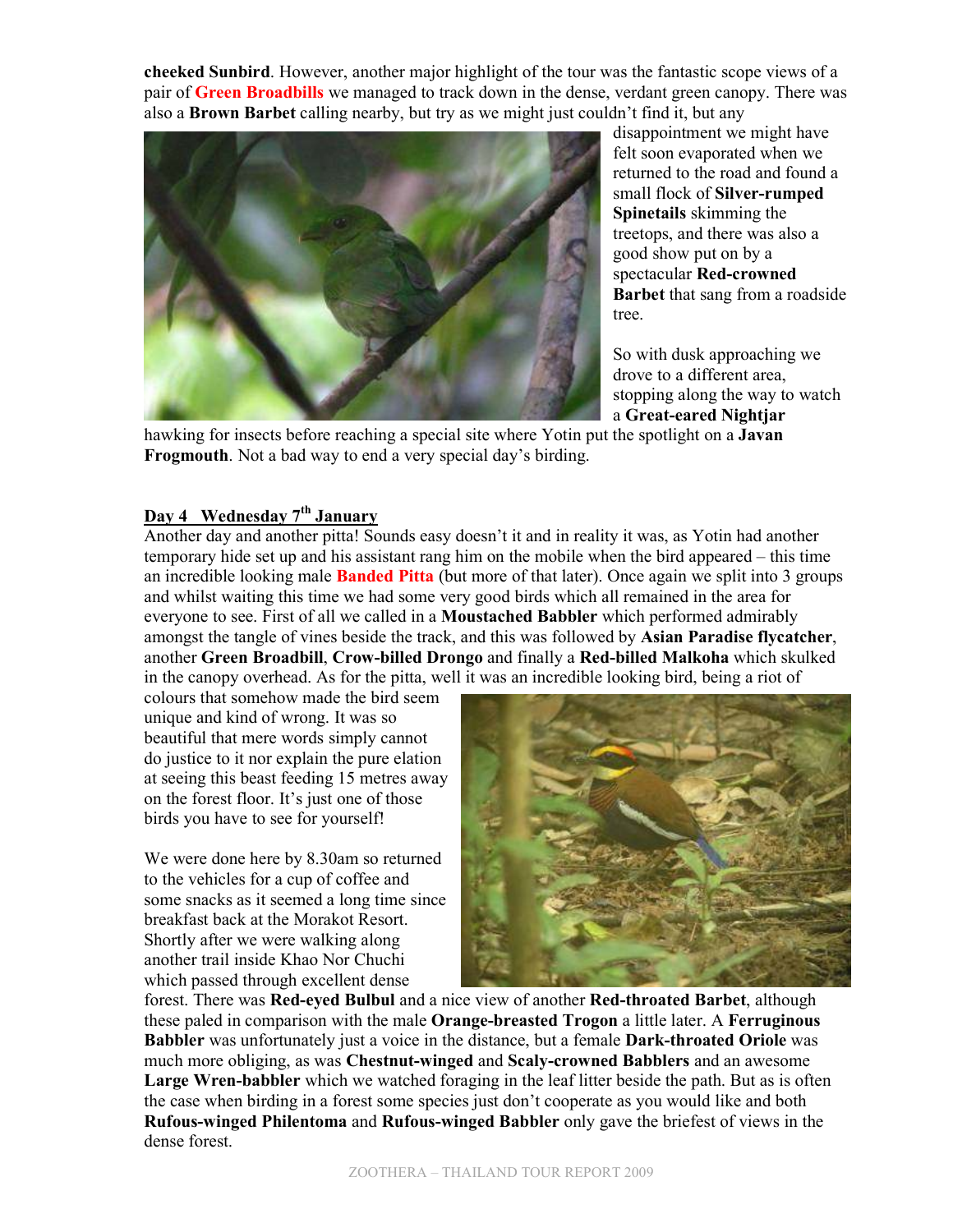After lunch we drove to the Park HQ and birded the extensive grounds. Our arrival coincided with a feeding flock and most of the activity centred around the tall trees by the entrance where we had **Purple-naped** and **Ruby-cheeked Sunbirds**, **Olive-winged Bulbul**, **Asian Paradise-flycatcher**, **Red-throated Barbet**, **Stripe-throated Bulbul**, **Striped Tit-babbler**, and both **Arctic** and **Eastern Crowned Warblers**.

At 2.30pm we headed back into the reserve and followed the main track up to some pools, seeing **Pale-legged Leaf-warbler**, **Spectacled Bulbul**, **Crimson-breasted Flowerpecker** and a **Giant Squirrel** along the way. We continued along the same path seeing an **Ochraceous Bulbul**, before we staked out a flowering tree which was attracting lots of activity despite the heat and we found both **Red-eyed** and **Spectacled Bulbuls**, **Grey-and-Buff Woodpecker**, **Yellow-eared Spiderhunter**, **Asian Fairy Bluebird**, **Vernal Hanging-parrot** and a **Blue-eared Barbet**, with nice views of **Japanese Sparrowhawk** and **Oriental Honey-buzzard** flying over.

We finished off with a female **Banded Kingfisher** perched 100 feet up in the canopy and an abortive attempt at **Gould's frogmouth**, although a **Barred Eagle Owl** was heard.

#### **Day 5 Thursday 8th January**

Another early start saw us heading north-west and after we had checked in for the speedboat ride to the Similan Islands we ate our packed breakfast. The main purpose of today was to get to one specific island in order to see **Nicobar Pigeon**, a bird generally restricted to offshore islands in south-east Asia. In order for us to attempt this we had to take a general tourist trip which primarily



focuses on snorkelling, but we had arranged to be dropped off at the island first and picked up after lunch. The speedboat was certainly fast and we whizzed out of the harbour a little after 8.30am, passing several feeding flocks of **Black-naped Terns**. Around an hour later we found ourselves wading knee deep in the warm sea and up onto a beautiful sandy beach on what can only be described as a tropical paradise island. We walked several hundred metres towards the restaurant, passing through a mosquito infested patch of woodland where we

had brief views of **Black Baza**, and slightly better views of **Green Imperial-pigeon**. Once we had reached the small settlement it took just a few minutes before a **Nicobar Pigeon** was placed firmly onto everyone's life lists. In fact we found at least 8 birds in all, and had superb views of one feeding on one of the tin roofs. Granville picked up a **Pied Imperial-pigeon** perched some distance away before we enjoyed a swim in the beautiful blue sea.

After lunch we boarded the boat and headed to a different island and yet another stunning white, sandy beach and this time waded to shore up to our waists. A fruiting tree just behind the beach was home to a much closer **Pied Imperial-pigeon**, as well as **Common Hill-myna** and more **Asian Koels**. Some of us took advantage of the free time waiting for our ride home to go snorkelling around the edge of the bay which turned out to be a fantastic experience as many exotic-looking fish were seen. Meanwhile others had the arduous task of a siesta in the sun!

So that pretty much wraps up the day really. Yes, it was rather more 'touristy' than we would have liked, but it is apparently impossible to privately charter a boat. Yet the overall experience of seeing these picturesque tropical islands, relaxing on pure sandy beaches and snorkelling whilst the target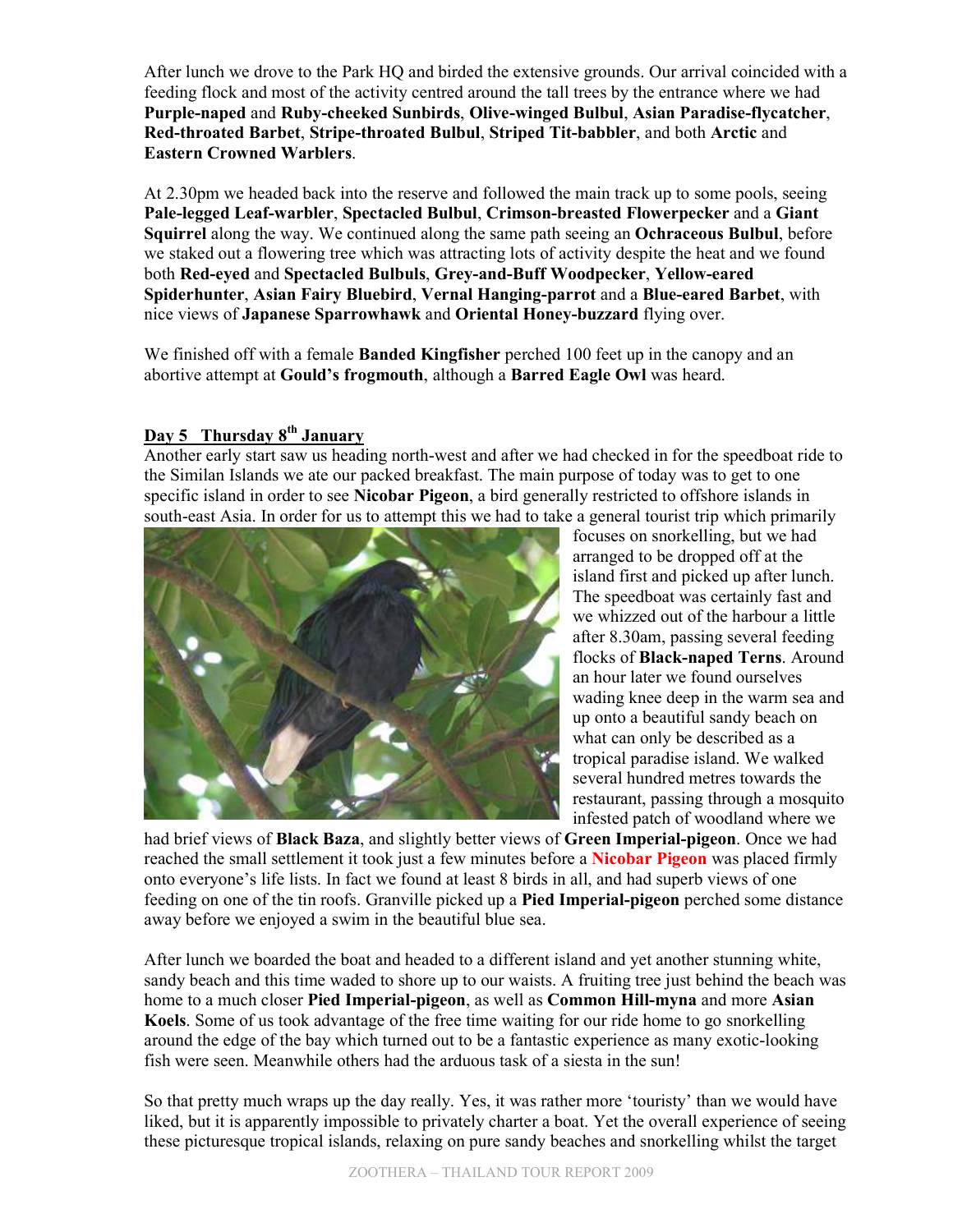birds were safely tucked away was most excellent.

# **Day 6 Friday 9th January**

Our last day in southern Thailand and a last crack at **Mangrove Pitta** began with an abortive attempt along the boardwalk at Ao Phang Nga National Park. A small flock of **Asian Glossy Starlings** had already been scoped before we got to the boardwalk and after a walk around and our packed breakfast we drove to the other side of the river. Here amongst the mangroves we had a nice look at **Eastern Crowned** and **Pale-legged Leaf-warblers**, **Arctic** and **Yellow-browed Warblers**, as well as a **Black-hooded Oriole** which Yotin had only seen here once before! We also had **Pacific** and **Striated Swallows** and another **Ashy Tailorbird**. Then we revisited the site from earlier and John I picked up the **Mangrove Pitta** which gave excellent views below us.



Moving on to a fine patch of primary forest we had a male **Banded Kingfisher** again perched high overhead, followed by **Grey-capped Pygmy Woodpecker**, **Striated Swallow**, and Granville saw a **Silver-backed Needletail**. In the afternoon we had **Buff-vented Bulbul**, heard **Banded Bay Cuckoo**, saw **Spectacled Spiderhunter**, **Spectacled Bulbul**, **Asian Brown Flycatcher**, **Little Bronze Cuckoo**, **Lesser Green Leafbird**, and a pair of brief **Raffles's Malkohas** at a different site.

Later in the evening we said our goodbyes to Yotin, who had been a most excellent and congenial guide and flew back to Bangkok where we stayed the night in a hotel close to the airport.

# **Day 7 Saturday 10th January**

I went to the airport to meet Roger, Jean and Malcolm who was flying in to join us for the main tour and John came along to meet his wife Carol. And once introductions were complete and we'd all had some time to prepare for the day we eventually headed out at 9am with our new guide and world famous tour leader and bird artist Kamol Komolpholin and drove to Khok Kam saltpans to do some wader watching which again turned out to be very productive. Granville found us a **Spoonbilled Sandpiper** amongst a group of **Greater** and **Lesser Sandpipers** and we spent quite some time watching this very rare bird – which got the main tour off to a flying start! We also checked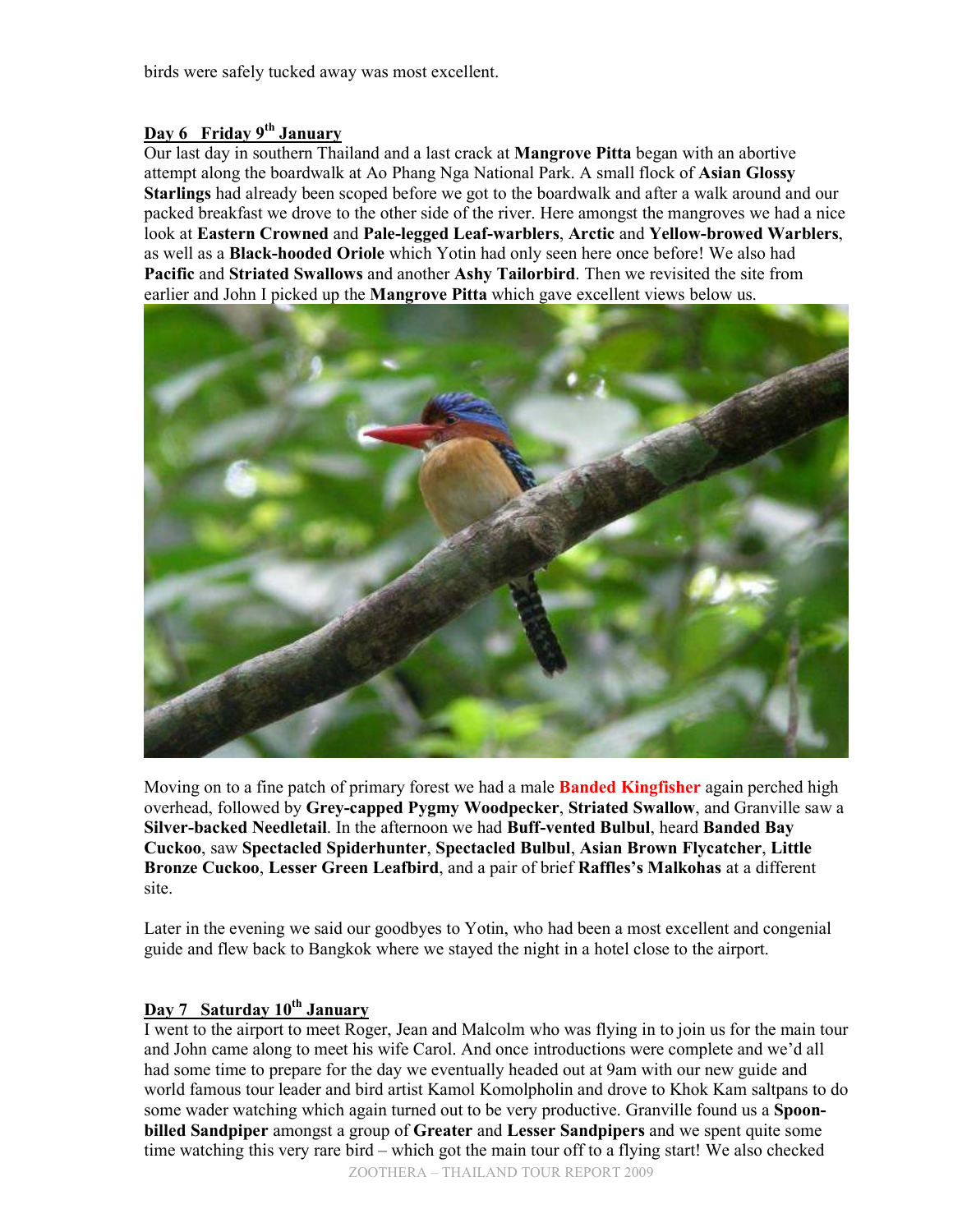out a couple of other sites around the saltpans and had decent scope views of several **Broad-billed Sandpipers** and **Red-necked Stints**. Other mere 'padders' included **Black-winged Stilt**, **Curlew Sandpiper**, **Kentish Plover**, **Whiskered Tern** and **Yellow Wagtail**, with some **Streak-eared Bulbuls** in the bushes near the road.

After this success we jumped into the welcoming air-conditioned minibuses and headed off to a temple to look at the **Germains Swiftlets** nesting inside and as some of us took photos and studied the architecture both **Zebra** and **Red-collared Doves** and a **Plain-backed Sparrow** were also found. Leaving here, Kamol took us to an area of partially dried up ponds where we walked along a slightly raised embankment that gave us a good view of the surrounding area. Many birds were present and it was particularly pleasant to be birding with a freshening breeze which didn't detract us from finding a whole load of birds including **Yellow Bittern**, **White-browed Crake**, **Bronzewinged Jacana**, **Grey-headed** and **Red-wattled Lapwings**, **Long-toed Stints**, **Pacific Golden Plover**, **Marsh** and **Wood Sandpipers**, **Little Ringed Plover**, **Pintail Snipe**, **Red-throated Pipit**, **Brown Shrike** and **Plain Prinia**. But soon it was time to hit the road again and a fairly lengthy drive took us down to Petchaburi and a restaurant situated right on the beach where we had a great meal as well as nice views of **Pacific Reef Egret** and **Great Crested Tern**.

Just a little way up the road are a network of saltpans so we went straight there, only stopping to see **Black-capped Kingfisher** and **White-vented Myna** before arriving at the prime wader spot. A mass of birds were present and in no time at all Kamol had found us 3 **Nordmann's Greenshanks**, a bird we had missed in the south of the country! Waders were everywhere and as well as loads of previously mentioned species we also enjoyed looking at a congregation of **Great Knots**, **Spotted Redshanks**, **Black-tailed Godwits**, **Broad-billed Sandpiper**, **Red-necked Stint** and **Gull-billed Terns**.

Our final stop of the day was at the Royal Project site where we walked out between the lagoons towards the mangroves and saw **Black-crowned Night-heron**, **Collared Kingfisher**, 12+ **Caspian Terns**, **Brown-headed Gulls**, **Indian Cormorant**, **Javan Pond-heron**, **Black-browed Reedwarbler** and a **Ruddy-breasted Crake** feeding right out in an open area.

#### **Day 8 Sunday 11th January**

We had an early breakfast beside the swimming pool to the sounds of waves crashing below us before heading off to the saltpans once again. Kamol took us to a different site to the one visited yesterday and we drove along a dirt track before parking next to an area full of waders all around



us. Surprisingly it was distinctly chilly which took us all by surprise but not to be deterred we were rewarded with a superb **Asiatic Dowitcher** that flew up from a nearby ditch and landed not that far away. Another star wader and one which was suitably admired by the gathered (and shivering) audience

and we set up scopes and watched for a long time. We took a route between the saltpans and found a few new birds beginning with a **Peregrine** flying over, followed by a few **Ruff**, **Pied Avocet**, 10+ **Red-necked Phalaropes**, and a brief **Thick-billed Warbler**. There was also a **Temminck's Stint**,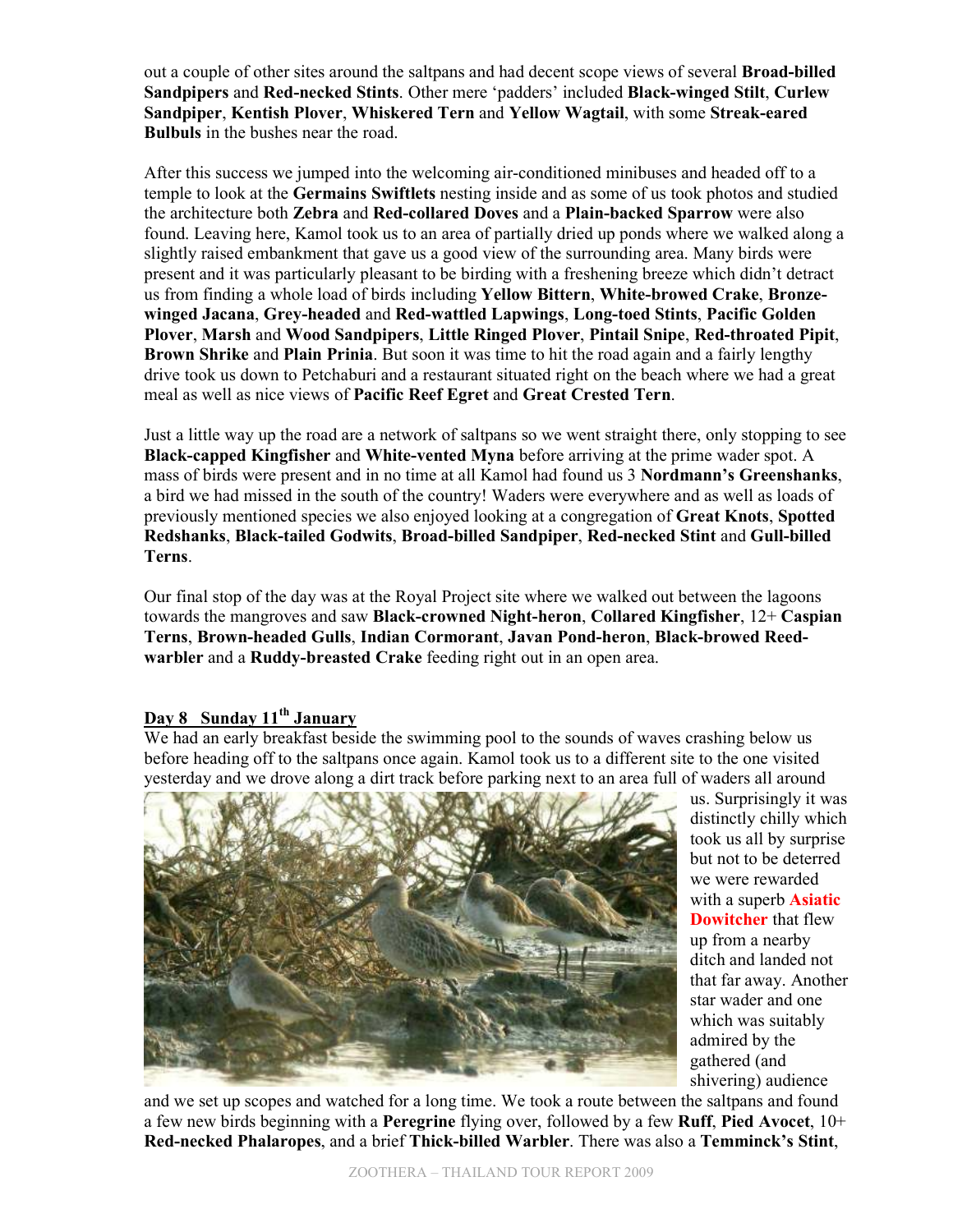

loads of **Marsh** and **Curlew Sandpipers**, **Spotted Redshanks**, **Black-tailed Godwits**, **Red-necked Stints** and **Gull-billed Tern**. As we retreated to the relative warmth of our air-conditioned (!) vehicles Kamol heard something from the thorny scrub beside the road and we piled out when he called "**Racket-tailed Treepie**" and there it was perched beside one of the bushes. There turned out to be a pair present and gave us a bit of an anxious few minutes before everyone obtained decent enough

views. In the meantime, Jim spotted a **Eurasian Hoopoe** feeding on the floor nearby.

At the next wader site Granville picked up another **Spoon-billed Sandpiper** (again) and as we watched it another 2 came in and began feeding. This was our closest and best views so far and it was really nice to see the birds active and actually doing something other than roosting! The same corner also held a **Broad-billed Sandpiper** and our one and only **Sanderling** as well. Then we headed out to a marshy area and had **Plaintive Cuckoo**, **Streak-eared Bulbul**, **Greater Spotted Eagle**, **Osprey**, **Black Kites**, and a large congregation of egrets. Malcolm came to the fore today when discussing the morning's events and the 'spoonie' in particular, that how quickly yesterdays lifer becomes today's dross! A statement we all used throughout the remainder of the tour!

After lunch in a large shopping precinct (complete with some shopping of course) in Petchaburi we headed back to the wetlands and birded the rice fields and roadside seeing **Pheasant-tailed Jacana**,



**Oriental Reed-warbler**, a **Yellow-bellied Prinia** taped in by Kamol, **Blue-tailed Beeeater**, **Fulvous-breasted Woodpecker**, **Black-browed Reed-warbler** and some of the group glimpsed a calling **Siberian Rubythroat**. Walking along the road in the afternoon sunshine was very pleasant, as was an **Eastern Marsh Harrier** and a **Purple Heron**. Some partially dried up marshes had **Ruddy-breasted Crake**, flyby **Cinnamon Bittern**, whilst **Pink-necked Green-pigeon** was admired. Other species seen included **Long-tailed** and **Brown Shrikes**, **Plaintive** 

**Cuckoo**, more green-pigeons, another **Yellow Bittern**, **Greater Coucal**, **Watercock** and **Blackshouldered Kite**.

So we left the Petchaburi area and drove to our next accommodation at Kaeng Krachen, which took about an hour and a half. The area itself looked pretty spectacular with rolling, forested hills beyond the large reservoir, and with **Large-tailed Nightjars** flying around the road. On arrival at our lodge, a **Brown Wood Owl** could be heard from the surrounding forest as we settled into our rooms. Our dinner this evening was enlivened by an **Oriental Pied Hornbill** that has become habituated and joined us at the dinner table! It even helped itself to our Cashew Nuts and John Green's omelette!

## **Day 9 Monday 12th January**

We left at 5am and drove into Kaeng Krachan National Park under the cover of darkness where we transferred into 3 sturdy trucks with 4-wheel drives and headed up to the top of the mountain at 900 metres. But first we stopped at an overlook with a nice view into the forested valley below, having already seen **Kalij Pheasant**, **Red Junglefowl**, **White-rumped Shama**, **Orange-headed Thrush** and **Emerald Dove** on the way up. Fortunately by the time we reached here the sun was already above the distant ridge and the temperature began to rise quickly. For the next few minutes we were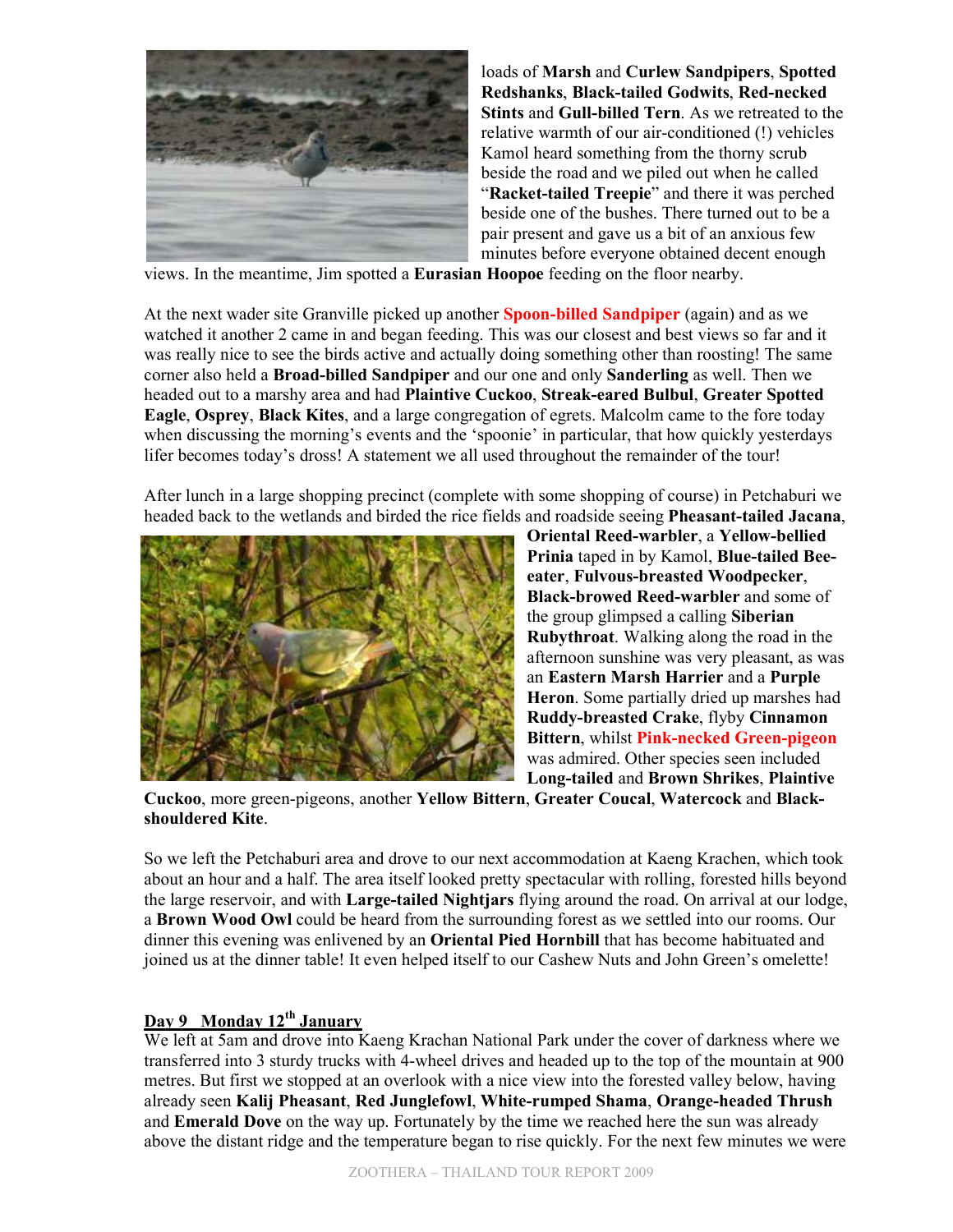kept busy as new birds kept on appearing and in no time at all we had seen **Spangled Drongo**, **Asian Brown**, **Verditer** and **Dark-sided Flycatchers**, **Ashy** and **Scarlet Minivets**, **Banded Bay Cuckoo**, **White-browed Scimitar-babbler**, **Black-winged Cuckoo-shrike**, **Large Woodshrike**, **Fire-breasted Flowerpecker**, **Greater Flameback**, **Olive-backed Sunbird**, with **Wreathed** and 3 **Great Hornbills** flying over.

We ate our packed breakfast beside the vehicles and a pair of **Common Green Magpies** flew over, whilst Dave M found a **Chinese Sparrowhawk** perched on the hillside above us. On arrival at the

summit a fruiting tree was alive with activity and a family of **White-handed Gibbons** immediately drew our attention as they fed at the top of the tree. Further scrutiny revealed **Blue-throated** and **Blueeared Barbets**, **Asian Fairy Bluebird**, and a flock of **Thick-billed Green-pigeons**, with a few **Flavescent Bulbuls** nearby and Carol I spotted a **Black Baza** circling in the distance. Walking down the road produced **Red-throated Barbet**, **Collared** (**Whitehooded**) **Babbler**, **Yellow-browed Warbler**, **White-browed Scimitarbabbler**, **Ashy Drongo**, **Mountain**, **Ochraceous** and **Ashy Bulbuls**, **Great** and



**Moustached Barbets** and **Black-throated Sunbird**, with **Crested Serpent-eagle**, **Mountain Hawk-eagle**, **Asian Palm Swift** and **Himalayan Swiftlet** flying overhead. So by 12 o'clock the vehicles arrived to take us back to the summit for lunch where we had a fine picnic complete with a very cooperative **Hill Blue Flycatcher**.

The afternoon was a lot quieter as we worked our way back down the mountain but the emphasis was definitely on quality not quantity. We began with a **Taiga Flycatcher**, **Velvet-fronted** 



**Nuthatch**, the increasingly common **Streaked Spiderhunter**, **Ochraceous Bulbul**, a fine male **White-browed Shrikebabbler** and a perched **Grey-faced Buzzard**. As we rounded a corner the distinctive high pitched whistle of a **Longtailed Broadbill** could be heard from the surrounding forest. After a few anxious minutes the calls came closer and then we saw not one but at least 10 of these gorgeous birds in the canopy overhead. Over the next 10 minutes we were treated to a fabulous show as the flock lingered in front of us. We followed this with **Brown Hornbill**, **Green-billed Malkoha** and **Golden-throated Barbet** before returning

to our lodge.

Just before dinner, John I found a few **Large-tailed Nightjars** hawking for insects over the lake in the gardens and we also heard the **Brown Wood Owl** again.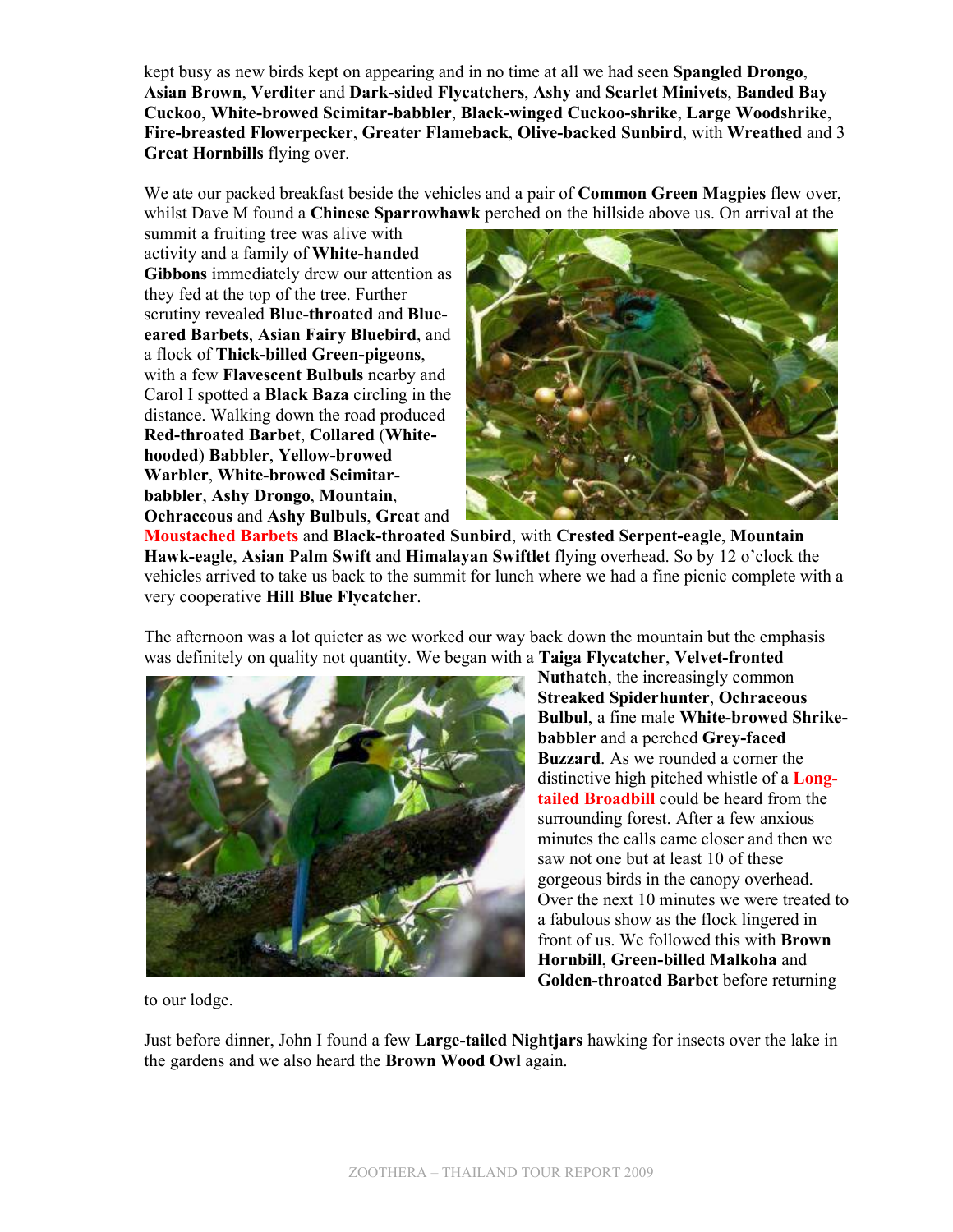# **Day 10 Tuesday 13th January**

We had a slightly later start this morning but were still birding the campground inside the park shortly after first light and it took a little while before anything began moving. We began with scope views of a perched **Crested Goshawk**, followed by **Oriental Pied Hornbill**, **Greater**



**Yellownape** and **Grey-headed Woodpecker** before breakfast. Afterwards we birded the area around the campsite near the entrance to the National Park which affords views of the surrounding hillside beginning with **Dark-necked Tailorbird**, **Stripe-throated Bulbul**, **Whiterumped Shama**, **Arctic Warbler** and a superb **Violet Cuckoo**. We concentrated our efforts on scanning several large trees in search of the (apparently absent) **Red-bearded Bee-eater** but in the process found **Green-eared Barbet**, **Large Hawk-**

**cuckoo**, **Scarlet-backed Flowerpecker**, **Blue-winged Leafbird** and the very pale morph of **Ashy Drongo**, whilst overhead were several **Himalayan Swiftlets** and a large flock of **Asian Housemartins**.

We then followed a track across a stream and walked up a hill where scoping across the valley gave us a distant **Black-thighed Falconet**, but closer at hand was **Hill Blue Flycatcher**, **Green-billed Malkoha**, brief **Radde's Warbler** and a calling **White-browed Piculet**. Meanwhile, a **Sulphurbreasted Warbler** was only seen by David although most of us caught up with this later in the day, and the walk back to the vehicles gave us good views of a soaring **Black Baza** and a confiding **Thick-billed Warbler**.

After a coffee break back at the vehicles we had a flock of **Grey-rumped Treeswifts**, but it was quiet in the forest and all we had was a selection of species previously mentioned. So the afternoon

session was spent walking along the road across the valley floor seeing **Drongo Cuckoo**, a **Buff-rumped Woodpecker** was a good find, a few **Sultan Tits**, **Bronzed Drongo**, **Black-naped Oriole**, and superb views of several **Orange-breasted Trogons**. We also had a couple of goodsized mixed species feeding flocks and also saw **Sulphur-breasted Warbler**, **Blacknaped Monarch**, lots of **Black-crested Bulbuls**, **Asian Paradise-flycatcher**, **Hainan Blue Flycatcher**, **Striped Titbabbler**, **Velvet-fronted Nuthatch**, **Greater Flameback** and nice views of **Crimson Sunbird** to round off another superb day.



#### **Day 11 Wednesday 14th January**

A quick check of the gardens this morning produced **Stork-billed Kingfisher**, **Oriental Pied Hornbill**, **Oriental Honey Buzzard**, **Yellow-browed Warbler**, **Scarlet-backed Flowerpecker**, and a **Puff-throated Babbler** calling from a lofty vantage point some 30 feet up a stand of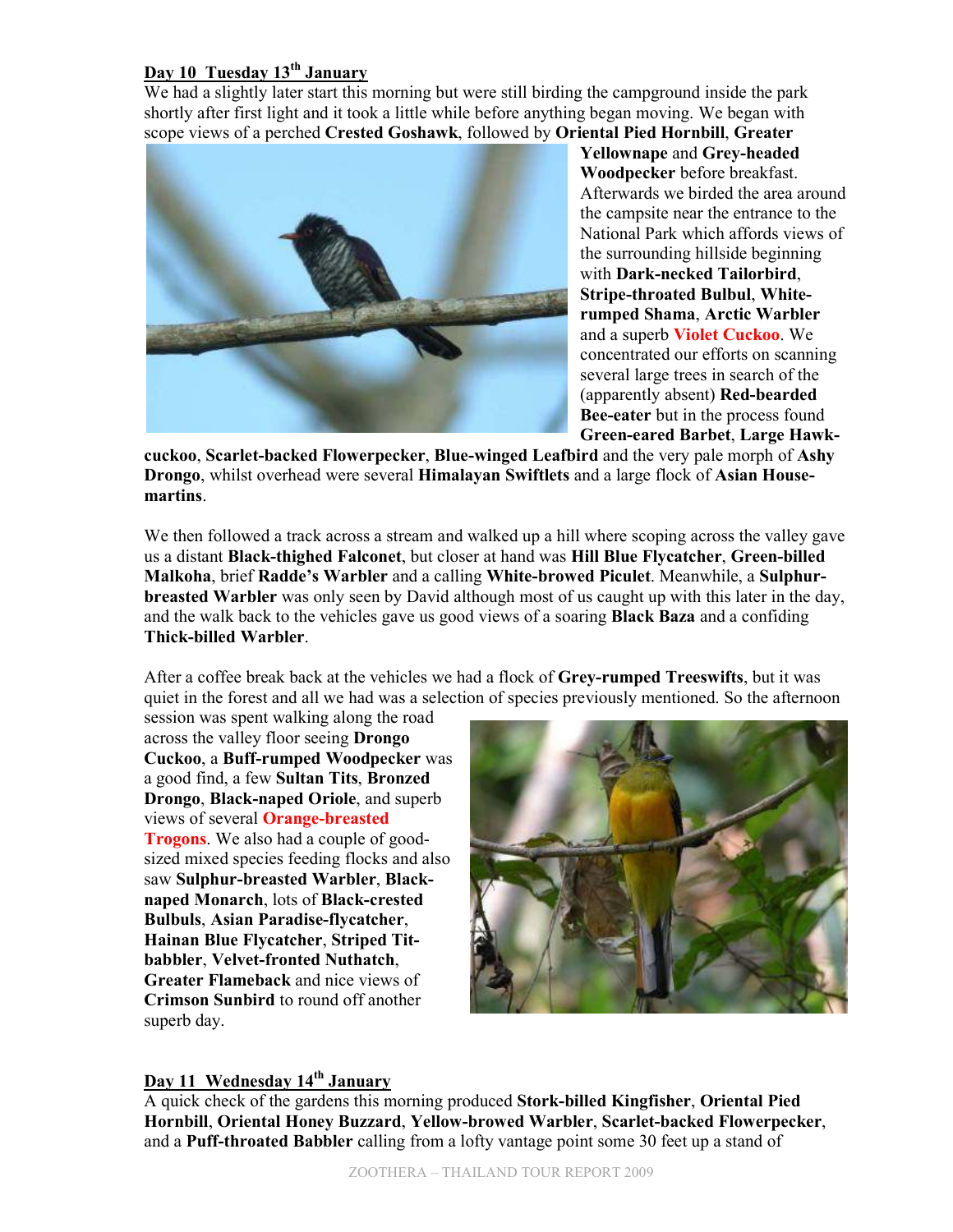Bamboo. So we left this wonderful place and began the long journey to Khao Yai, spending most of the morning checking out various sites in the agricultural areas near Petchaburi, and our first stop produced a group of **Black-collared Starlings** feeding in a group of mynas. Our next stop besides



some fields gave us **Sooty-headed Bulbul**, **Racket-tailed Treepie**, **Taiga Flycatcher**, **Paddyfield** and **Richard's Pipits** and our main target, a pair of **Indochinese Bushlarks**. A flock of **Vinous-breasted Starlings** were next up, seen feeding around some cattle in a village and this was followed by a **Booted Eagle**, **Ashy Woodswallow**, **Scaly-breasted Munia** and yet more **Plaintive Cuckoos**.

We then spent most of the day driving, but called into a temple set in a narrow canyon where David found a **Limestone Wren-babbler** that showed pretty well before we reached yet another wonderful hotel close to Khao Yai.

#### **Day 12 Thursday 15th January**

A rather slow start to the days birding in Khao Yai National Park began with us scanning some open areas from the roadside dressed in our winter clothes more befitting of Siberia than sunny Thailand! However the sun did eventually appear and by mid morning we were discarding layer upon layer during our coffee break. So from our roadside vantage point, patient scanning revealed our first **Grey-eyed** and **Puff-throated Bulbuls**, we also had our first **Asian Barred Owlet** of the tour as well, the red-throated *Johnsoni* race of **Black-crested Bulbul** turned out to be particularly common throughout the day and a pair of **Greater Flamebacks** put on quite a show in a large tree beside us. Species such as **Dark-sided Flycatcher**, **Oriental Pied Hornbill** and **Common Green Magpie** although possibly being lifers a few days before were now relegated to the status of "dross" by one of our learned group, but when a **Slender-billed Oriole** was scoped i'm sure there were subdued yelps of joy by the same scholar! Walking along the road produced **Buff-bellied Flowerpecker**, a recent split from **Fire-breasted Flowerpecker**, **Golden-fronted** and **Bluewinged Leafbirds**, **Wedge-tailed Green-pigeon**, **Black-winged Cuckooshrike**, 2 **Eye-browed Thrushes**, **Crested Goshawk**, **Bar-winged Flycatcher-shrike**, **Grey-chinned Minivet**, **Collared Owlet**, nice views of **Green-billed Malkoha**, **Great Hornbill**, **Brown Shrike**, **Stripe-throated Bulbul**, **Dark-necked Tailorbird**, **Yellow-browed Warbler** and **Striped Tit-babbler**.

On reaching the park HQ a **Radde's Warbler** showed well during our coffee break, before we followed a trail through nice forest where a pair of **Red-headed Trogons** eventually performed admirably. A flurry of activity then ensued when a flock of **White-crested Laughingthrushes** passed by, followed by a **Common Green Magpie** and a couple of **White-bellied Erpornis** (formerly yuhina). Back near the car park, we found a small flock of **Long-tailed Broadbills**, along with a **Hill Blue Flycatcher**.

Our picnic lunch was a leisurely affair in the sun before we drove off and walked beside a river



where a pair of **Slaty-backed Forktails** showed well and a **Rufous-bellied Eagle** circled overhead.

We then drove to a campsite where **Yellow-vented Flowerpecker**, **Asian Fairy Bluebird**, **Common Hill-myna**, **Black-headed Bulbul** and **Brown-backed Needletail** were seen. We then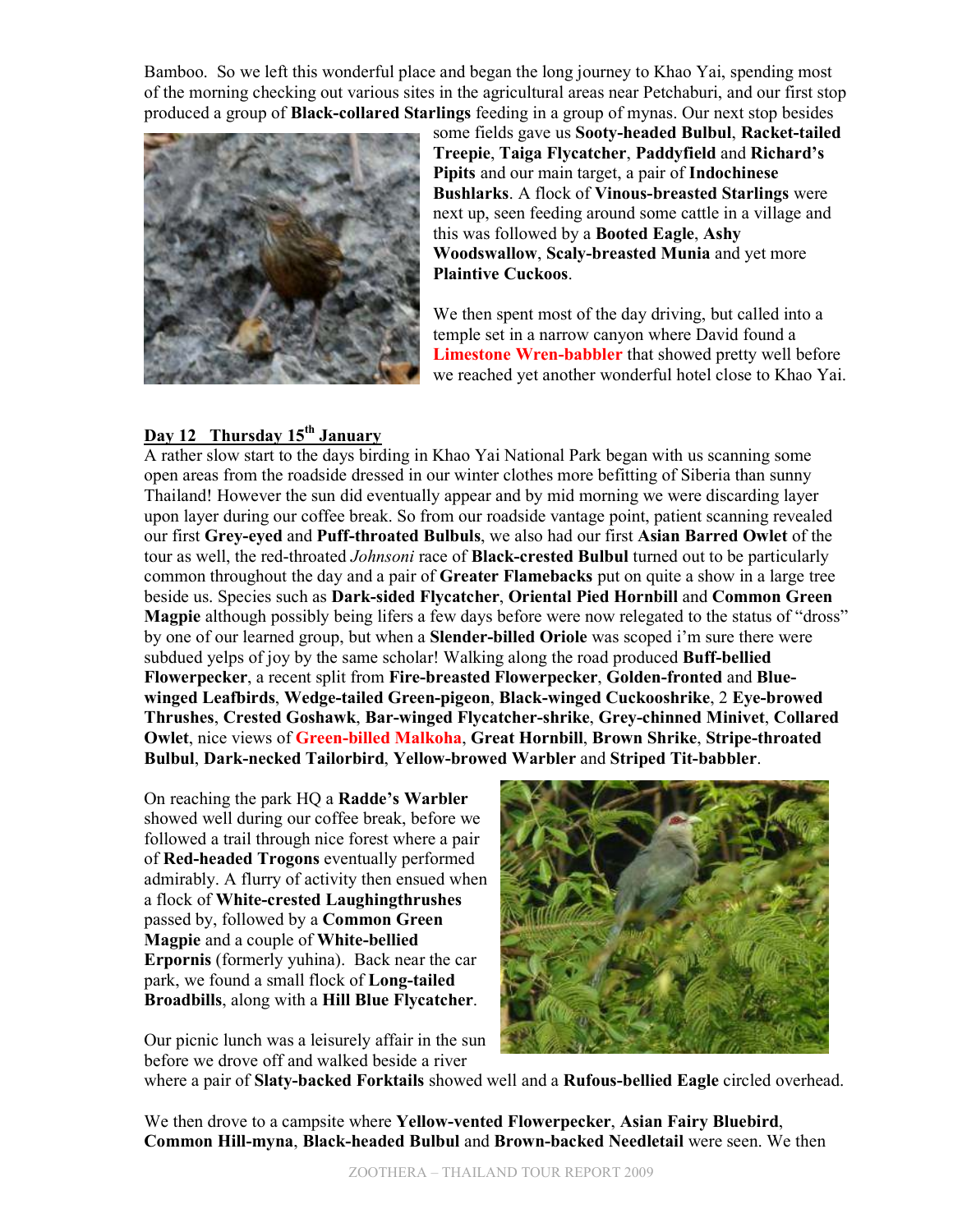spent some time at a photo blind set up behind some toilets where a spectacular **Blue Pitta** showed several times, along with **Siberian Blue Robin**, **Orange-headed Thrush**, **Plain-tailed Warbler**, **Puff-throated Babbler** and a pair of **White-rumped Shama**, but the hoped for **Coral-billed Ground-cuckoo** failed to materialise.

At dusk we enjoyed a coffee break and watched **Large-tailed** and several spectacular **Great-eared Nightjars** flying around the car park.

# **Day 13 Friday 16th January**

After an unsuccessful search for **Silver Pheasant** and **Siamese Fireback** we walked along the road for a while seeing **Red-headed Trogon**, **Common Green Magpie**, **Moustached Barbet**, a flock of **White-crested Laughingthrushes**, **Mountain Imperial-pigeon**, **Red-vented** and **Red-whiskered Bulbuls**, 2 **Eye-browed Thrushes**, and **Two-Barred**, **Arctic** & **Yellow-browed Warblers** in a little flock with a few **Striped Tit-babblers**. Driving on we watched a **Crested Serpent-eagle** soaring over the grassland and stopped to have fine views of a female **Banded Kingfisher** perched on some roadside telegraph wires. Also here was a pair of **Orange-breasted Trogons**, 2 flyover **Wreathed Hornbills** and a heard only **Banded Broadbill**. We walked down to a very scenic viewpoint seeing female **Siberian Blue Robin**, whilst unfortunately only one of the leaders spotted an **Asian Stubtail** skulking on the forest floor.

After a picnic lunch we walked Trail 6 through fine primary forest seeing **White-crowned Forktail**, **White-browed Scimitar-babbler** and yet more **White-crested Laughingthrushes**, but some of us lagging behind got very lucky and had good views of a few **Black-throated Laughingthrushes** making their way across the slope beside us.

# **Day 14 Saturday 17th January**

A last ditch chance at the **Coral-billed Ground-cuckoo** again resulted in decent views for most of the group this morning as it crept quietly along the forest floor about 40 yards away. As we waited for this mega, the male **Blue Pitta** again showed very well to evertone. But we had a flight to catch and left Khao Yai at 9.15am for the drive to the airport at Bangkok where Mai was waiting for us



with our boarding cards. A smooth flight saw us land at Chiang Mai at around 2pm and we drove to an open scrubby area seeing **Siberian Rubythroat**, **Grey-breasted Prinia**, **Purple Sunbird**, **Wire-tailed Swallow**, **Thick-billed** and **Dusky Warblers**, **Burmese Shrike** and **Lesser Whistling-duck** which were all new for the tour. Also present were **Indochinese Bushlark**, **Black-collared Starling** and **Redwhiskered Bulbul**. From here we drove into Chiang Mai and a great hotel situated right next to the famous Night Market which most of us visited during the course of the evening.

## **Day 15 Sunday 18th January**

We entered the Royal Project Area at Huai Hong Krai after an early buffet breakfast back at our hotel in Chiang Mai shortly after daybreak and drove along the road between the lakes. The surrounding forest was just coming to life and after seeing **Spangled Drongo** and **Lineated Barbet**, our first **Rufous-winged Buzzard** was seen by the front vehicle perched in a large tree close to the road. Shortly after, Kamol found a stunning male **Green Peafowl** feeding across one of the small lakes and we watched it for a while as it began to preen in the early morning sunshine. Another 5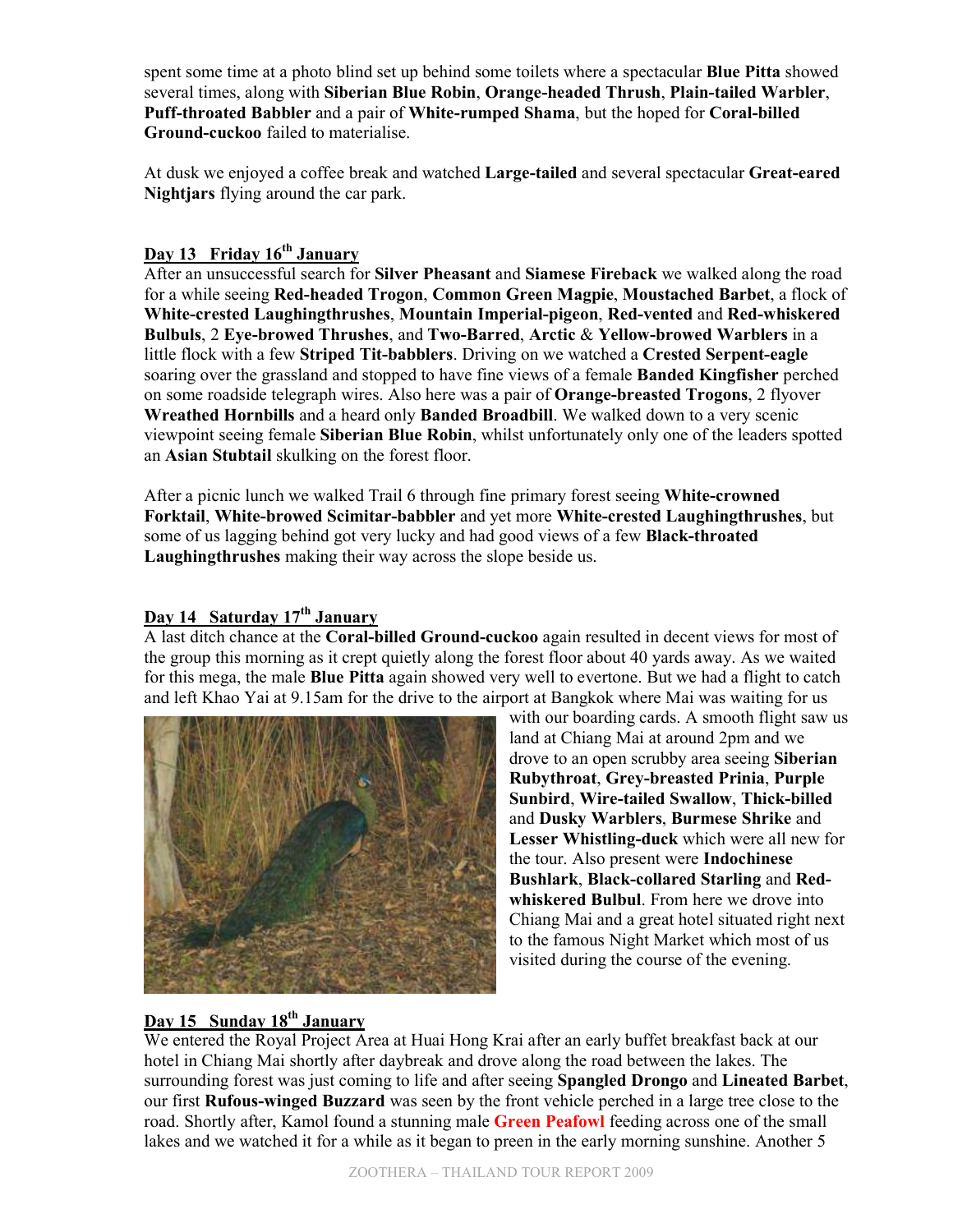birds were then located beside another lake and we watched them fly across before disappearing into the forest. Simply amazing! Whilst all this was going on, **Changeable Hawk-eagle**, **Eurasian Jay**, a flock of **Rosy** and **Ashy Minivets** passed by below us and a superb **Black Baza** flew low overhead.

We left here and then headed to an area of rice fields, stopping to look at a **Striated Swallow** perched on some close telegraph wires as we drove across a bridge. We then had a good look around the fields from the road, with Roger finding an **Eurasian Wryneck**, and there was also **Citrine Wagtail** and a very smart male **Pied Harrier**, which were all good additions to our ever growing list. We also found **Plain-backed Sparrow** amongst a mixed flock of **House** and **Tree Sparrows**, many **Wood Sandpipers**, **Little Ringed Plover**, **Grey-headed Lapwings**, and both **Scaly-breasted** and **White-rumped Munias**. Our crew then set up our tables and chairs in the shade of a tree for our mid-morning coffee break before we headed to the Water Treatment Works, where a **Chinese Sparrowhawk** circled overhead and a male **Shikra** appeared soon after our arrival.

We scanned the surrounding river and grassland, finding a **Dusky** and **Yellow-browed Warbler** in a nearby tree and a large flock of **Crested Treeswifts** flying low overhead. After **Red Avadavat** and **Crested Bunting** had flown into the grass-covered island below us, we decided to walk across the causeway to obtain decent views, on Malcolm's insistence. This turned out to be a very good move as a flock of **Japanese White-eyes** were feeding in a tree at the top of the steps on the other side. From our new vantage point we found a couple of **Crested Buntings**, as well as a party of **Yellow-eyed Babblers**, although the avadavats were not seen again.

Lunch was taken in our usual 'al fresco' style during which time an **Asian Barred Owlet** flew out of a nearby tree and promptly flew straight into a tree trunk, crashing to the floor where Kamol picked it up in a dazed state. In a large tree we had **Thick-billed Flowerpecker**, **Red-whiskered**, **Black-crested** and **Black-headed Bulbuls**. A walk around the nearby woodland gave us **Chestnutheaded Bee-eater** and **Long-tailed Minivet** but nothing else of interest so we called it quits and boarded the vehicles.

Leaving here it took about an hour to arrive at Chiang Dao Park HQ where around the car park we



found a lot of activity in the large trees. We had **Great Barbet**, **Greycapped Woodpecker**, **Tickell's Blue Flycatcher**, **Asian Fairy Bluebird**, **Velvet-fronted Nuthatch**, **Brown-cheeked Fulvetta**, **White-browed Piculet**, **Great Iora** and **Grey-eyed Bulbul**. We followed the road down to a temple but nothing new was seen, so drove the short distance to our new lodge. The grounds here are very pleasant and it was nice to have time to see the place in daylight for a change – much appreciated. Some of

us walked along the track just before sunset and saw a **Rufous-winged Buzzard** perched in a tree and a couple of **Red-billed Blue Magpies**.

# **Day 16 Monday 19th January**

We drove up to Doi Chiang Dao in a convoy of 4-wheel drive vehicles in the pre-dawn darkness, travelling ever higher up the mountain on a very bumpy track. Shortly after dawn we scored big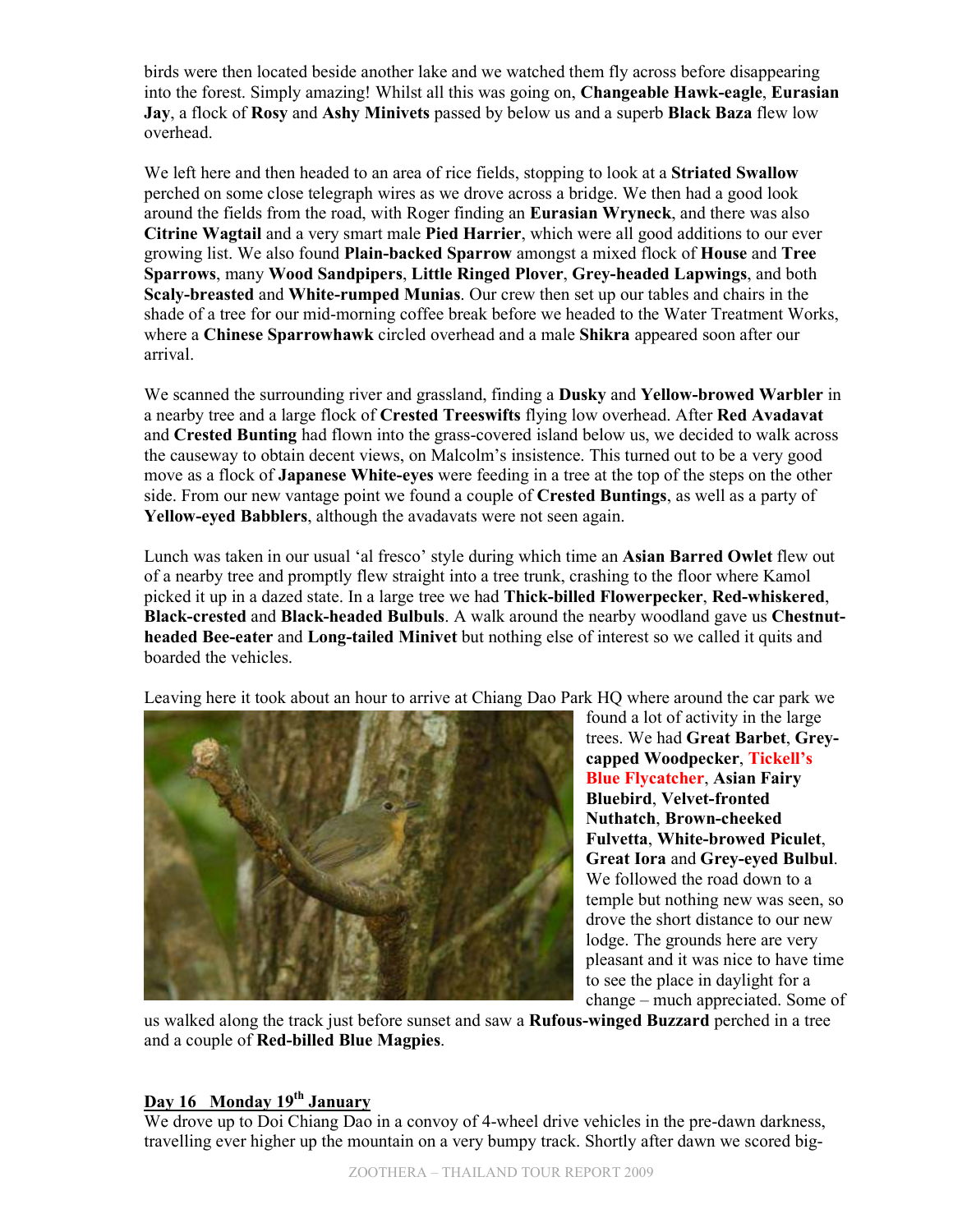time with a **Giant Nuthatch** perched for several minutes on a dead snag and enjoyed very nice scope views, comparing the huge size difference to a nearby **Grey Tit**. Breakfast tasted even better after this success and then we began walking along the road seeing **Velvet-fronted Nuthatch**, **Grey Bushchat**, a flock of **Striated Yuhinas**, **Plain Flowerpecker**, plus a few very brief **Silverbreasted Broadbills**. We drove up to the sub-station and had some coffee, along with **Common** 



**Rosefinch**, **Grey-backed Shrike**, **Lesser Yellownape**, **Buff-throated Warbler** and several **Olive-backed Pipits** before walking along a narrow trail across the forested ridge.

A large flock of **Common Rosefinches** and **Chestnut Buntings** were feeding in the grass, but apart from another flock of **Striated Yuhinas** it was very quiet although the scenery and habitat was superb. Some of the group returned early and saw **Grey Treepie**, and both **Bay** and **Stripebreasted Woodpeckers**.

The afternoon session was better with calling **Mountain Bamboo-partridge**, **Slaty-blue**,

**Sapphire** and **Slaty-backed Flycatchers**, another **Stripe-breasted Woodpecker**, **White-throated Fantail**, **White-browed Shrike-babbler**, and a large flock with **Chestnut-fronted Shrikebabbler**, **Blue-winged Minla** and **Speckled Piculet** the highlights.

We returned to our lodge for an early evening meal and early night.

# **Day 17 Tuesday 20th January**

After a misty early morning drive we arrived at our first stop amidst an open area of fields set between some nice woodland. In the early morning sunshine birds were actively feeding and we had **Grey-headed Parakeet** found by Granville, **Banded Bay Cuckoo**, **Crested Bunting**, **Eurasian Hoopoe** and **Indian Roller**. In the tall grass there was **Siberian Rubythroat**, both **Grey-breasted** and **Rufescent Prinias**, **Plain-tailed Warbler**, **Rufous-fronted** and several **Yellow-eyed Babblers**, with a **Blue-bearded Bee-eater** calling from the nearby forest.

From here it didn't take long to get right up into the mountainous Doi Ang Khang region and in particular a narrow forested trail that Kamol always likes to visit. On arrival, several **Pacific Swifts**



flew overhead before hitting the trail which turned out to be very productive with several flocks present. We kicked off with a **Bay Woodpecker** playing hide-and-seek with us, followed by **Bianchi's Warbler** and **Whitetailed leaf-warbler**. A short distance along we came across a flock and saw **Rufous-backed** and **Dark-backed Sibias**, **Silver-eared Mesia**, **Grey-cheeked Fulvetta** and **Blue-winged Minla**. Moving on, we had a female **Slatybacked Flycatcher** before returning along the trail and this time came across our first **Greyheaded Parrotbill**, as well as a **Chestnutvented Nuthatch** and a flock of **Golden Babblers**.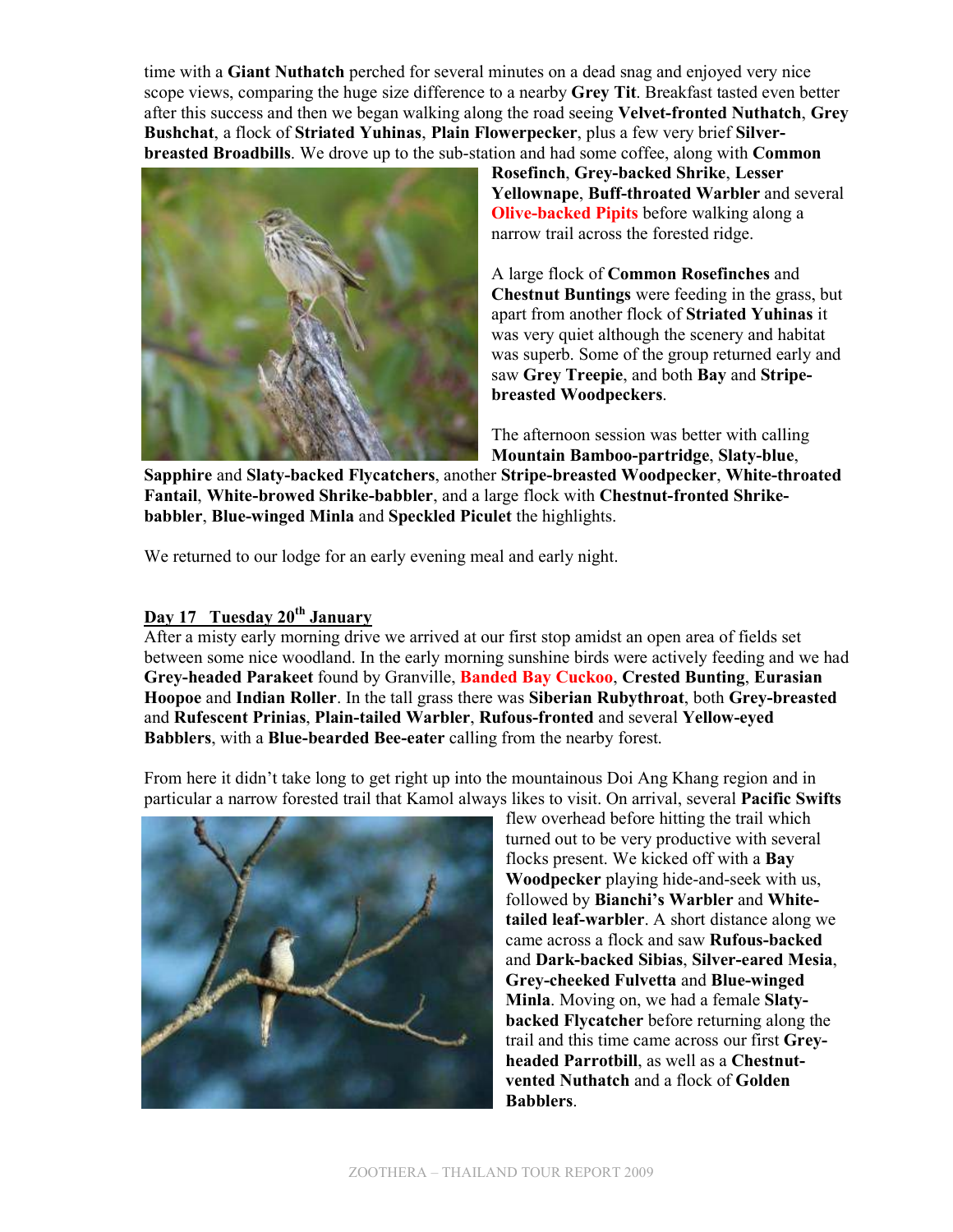A superbly situated restaurant, set in a kind of bowl carved out of the mountains was the location for our lunch and as we sat in the restaurant a spectacular **White-headed Bulbul** was seen to fly in and feed in the blossom-laden trees nearby which prompted a mass exodus. After eye-searingly stunning views in the scope, we also found a small group of **Japanese White-eyes**, as well as a



**White-capped River-chat** in the nearby stream. Then we drove to the border post with Myanmar and amazingly the army sentries were letting people in to view the border area and lucky us, as John I found a **Dusky Thrush** in some tall Pine trees. But we didn't stay here too long before driving the short distance to a scrub covered hillside where we searched in vain for **Spot-breasted Parrotbill**. Another nearby trail was more productive, with **Gould's Sunbird**, brief **Red-faced Liocichla**, and a few **Greycheeked Fulvettas**.

To end the day we returned to the restaurant and found a superb **Black-breasted Thrush** feeding beside the stream to end the day off nicely.

#### **Day 18 Wednesday 21st January**

Another good day began with an early morning vigil from the comfort of our minibuses for **Mrs Hume's Pheasant**. Although there was no sign of the pheasant we had our first **Grey Tit** ( now split from **Great Tit**), before visiting an open area with blossoming trees. We had a great time here,

seeing our first **Brown-breasted Bulbul**, **Rusty-cheeked Scimitarbabbler**, **Hill Prinia**, **Yellowstreaked Warbler** and **Little Bunting**. Other birds present included **Pacific Swift**, **Gould's Sunbird**, **Dark-backed Sibia**, **Buff-throated Warbler**, **Chestnut Bunting** and **White-tailed Leaf-warbler**.

Next up was a return visit to the restaurant from yesterday where a **Black-tailed Crake** showed very well below us. We had our coffee break watching **Black-breasted Thrush**, a



bathing female **Slaty-backed Flycatcher**, **Rufous-bellied Niltava**, **White-capped River-chat**, **Blue Whistling-thrush**, a flock of **Silver-eared Mesia** and several more **White-headed Bulbuls**. We carried on birding along the road finding it hard going in the late morning sunshine, yet continued our quest for the parrotbill, but only finding **Black Eagle**, **Black-throated Sunbird** and **Daurian Redstart**.

At lunch from the veranda of our excellent hotel we had another **White-headed Bulbul**, and had fine views of a very confiding flock of **Silver-eared Mesias**, whilst a **Hume's Warbler** was found in the gardens. After lunch we visited a viewpoint and had nice views of **Yellow-streaked Warbler** again, along with **Chestnut-bellied Rock-thrush**, **Olive-backed Pipit** and finally after a lot of searching, a pair of superb **Spot-breasted Parrotbills** that gave prolonged views. A short walk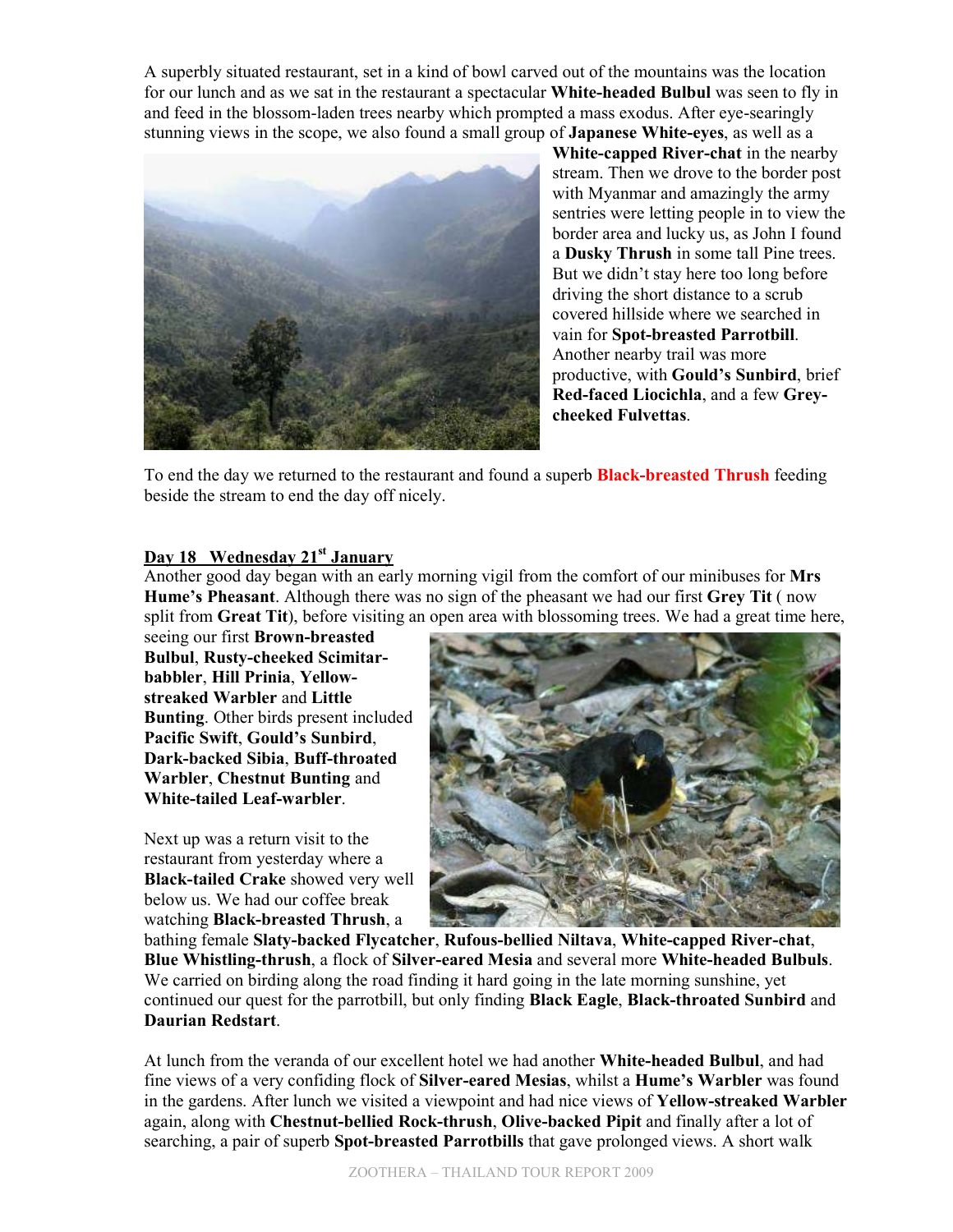along the road from here gave us fine views of **Spectacled Barwing**, as well as a brief **Striated Bulbul**.

After the obligatory drinks break we took a trail into the dark and gloomy forest where we found **Grey-cheeked Fulvetta**, **Grey Treepie** and a calling **Pygmy Wren-babbler** for our troubles before returning to the hotel where several **Striated Swallows** greeted our early arrival.

#### **Day 19 Thursday 22nd January**

With a few hours to spare before leaving Doi Ang Khang we tried our luck and treated fat**e** with contempt as we sat in the vehicles once again staring at an empty road in an optimistic state of seeing **Mrs Hume's Pheasant**. An hour passed as we waited with bated breath for some motion in



the surrounding forest. But nothing happened. Quite simply we gave up and drove down the hill to turn around in a clearing. The first vehicle turned without incident but just as the second turned Carol I raised her head from her novel and saw something large fly across the track in front of us. Unbelievably there was another, and another – female **Mrs Hume's Pheasant**, and then a spectacular male appeared beside the track, paused briefly before flying across the road and into the forest. Frantic directions were given to the other vehicle via walkie-talkie. After a while, the male crossed in front of the other vehicle.

A short while later we had 3 male **Mrs Hume's Pheasants** as well as 3 females earlier seen with fantastic views of the male crossing the road and feeding inside the forest, a mere 10 metres away.

Buoyed by our success we headed further along the road and our next target bird, **Red-faced Liocichla**. Once again we hit the jackpot, with at least 2 birds feeding out in the open for several minutes after a frustrating search. We really enjoyed the scope views of them feeding on the floor beside the path. Unbelievably, a couple of **White-browed Laughingthrushes** flew in and joined them for a while before disappearing down the hillside. All this as well as a pair of **Spot-breasted**

**Parrotbills**, **Chestnut-vented Nuthatches**, **Chestnut-bellied Rock-thrush**, **Olive-backed Pipit**, **Buff-throated Warbler** and **Grey Bushchat** at the same site as well.

Of course after a nice coffee break we tried our luck along Dark and Gloomy Forest Trail 1 without any joy before heading for the lowlands around Chiang Mai. A nice buffet breakfast was complimented by a **Blue Rock Thrush** and **Oriental Honey-buzzard** before we headed to our new lodge near Doi



Inthanon. And what a place to relax for few hours free time! The fantastic spacious grounds gave us **Rufous Treepie**, **Coppersmith Barbet** and **Crimson-backed Flowerpecker** during a brief walk before dinner.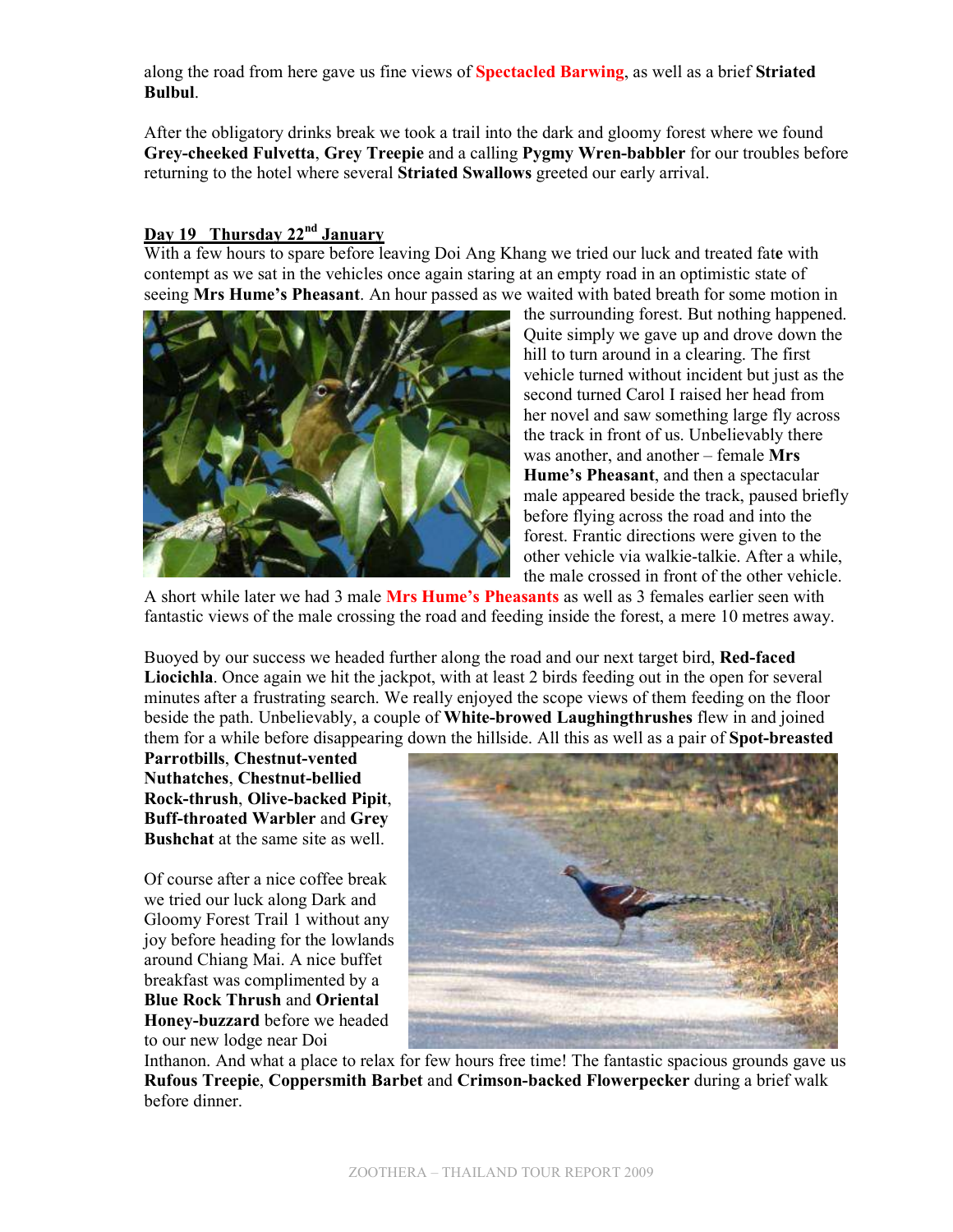## **Day 20 Friday 23rd January**

Our arrival at the summit of the famous Doi Inthanon was greeted by a beautiful sunrise and crowds of camera-toting Japanese tourists! Once it became light enough we walked down the steps and onto a boardwalk that circles a forest cloaked Sphagnum bog. In the chilly early morning air it took a while for things to get going but once the sun's rays began lighting up the forest, birds magically



appeared and groups of **Rufouswinged Fulvetta** and **Chestnut-tailed Minla** moved above and below the boardwalk. In fact it was quite bizarre to watch these avian sprites feeding just a few inches below our feet! After a while we also caught up with **Yellow-browed Tit**, **Blyth's** and **White-tailed Leaf Warblers**, **Ashythroated** and **Buff-barred Warbler** and a fine **Himalayan Orangeflanked Bush-robin**. All this despite the crowds of tourists noisily passing us by and amazingly the birds didn't really seem that bothered. Our only disappointment was the brief views of a **Dark-sided Thrush** that didn't remain long enough on a large mound for everyone to see it properly. So that

was that and apart from some of the group seeing **Rufous-throated Hill-partridge** feeding behind the buildings there was not a lot else to try for as it was late morning.

So we drove down to the mid-section and followed a trail into some great forest which actually turned out to be pretty quiet apart from **Small Niltava**, **Brown-throated Treecreeper**, **Slatybellied Tesia**, and a heard only **Large Niltava**.

After lunch we followed a path up to a waterfall where **White-capped River-chat** and **Plumbeous Water-redstart** showed well. A short distance away along the main road we saw a brief **Pale Blue Flycatcher** but also had fantastic views of a pair of **Speckled Piculets** feeding close by. Our next stop gave us amazing views of the normally shy and retiring **Slaty-bellied Tesia**, before we walked along the road seeing **Dark-backed Sibia**, **Grey-cheeked Fulvetta**, **Chestnut-crowned Warbler** and a pair of **Yellow-cheeked Tits**.

#### **Day 21 Saturday 24th January**

We returned to the boardwalk at the summit of Doi Inthanon again this morning, seeing much the same birds as yesterday. However, everyone saw at least 3 **Rufous-throated Hill-partridges** again feeding near the car park, whilst this time we had a close calling **Pygmy Wren-babbler** that showed several times before darting underneath the boardwalk. Our other major miss yesterday, **White-browed Shortwing** also put in an appearance in its favoured corner and we watched it working its way along a small stream. So after another good few hours here we began walking back to the vehicles but some movement in a damp area below us revealed a superb **Dark-sided Thrush**  feeding in the leaf litter. This wonderful *zoothera* thrush gave us all outstanding views and we watched it for several minutes before it disappeared into the undergrowth.

We then drove down the mountain to a restaurant and had a coffee break whilst scanning the slope below the veranda. Amazingly a **Lesser Shortwing** spent the whole hour feeding below us, along with a female **Siberian Blue Robin** and a female **Rufous-bellied Niltava**. We then walked along a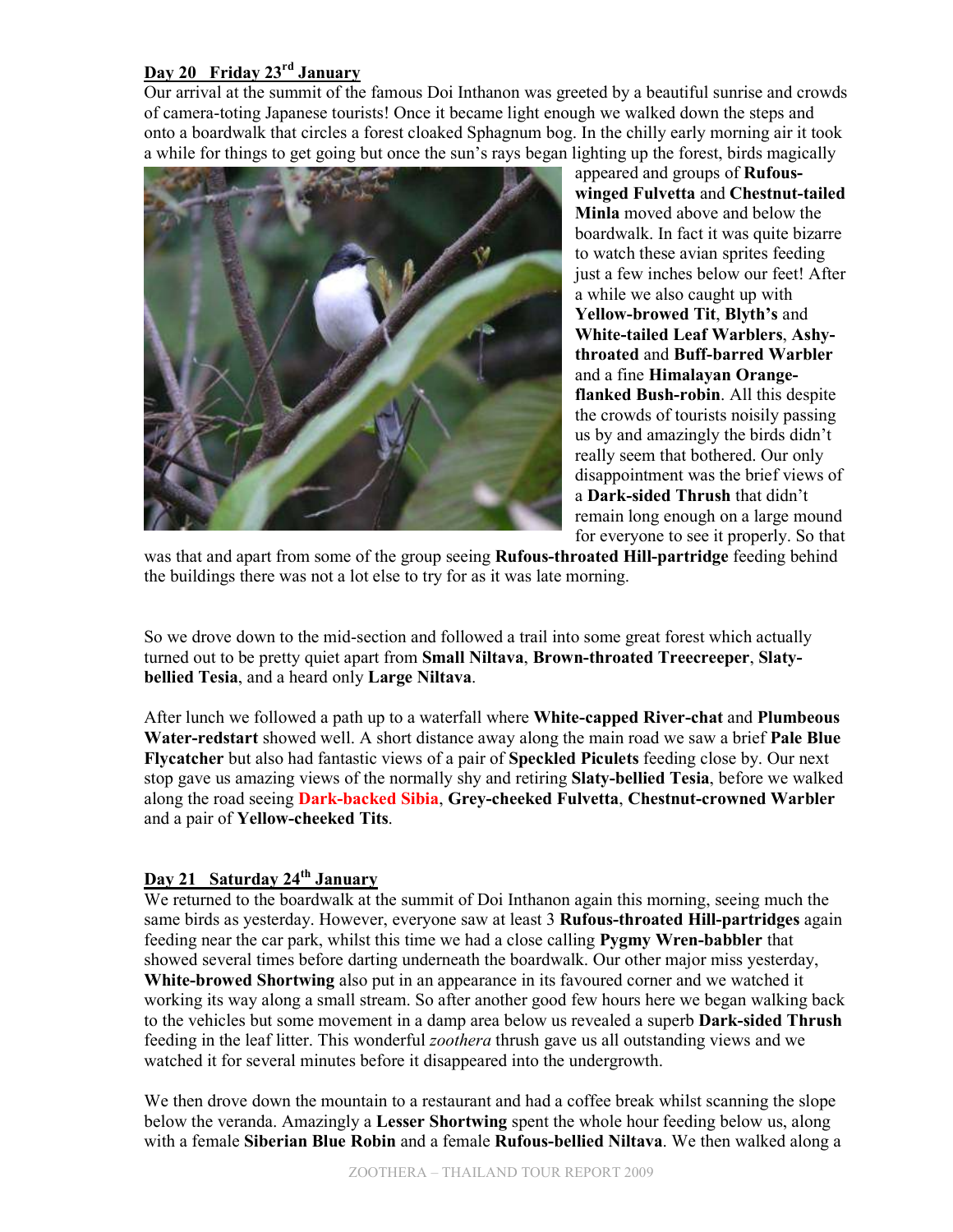forested track and up to an open area seeing a male **Large Niltava**, **Yellow-bellied Fantail**, **Brown-throated Treecreeper**, **Chestnut-vented Nuthatch** and a distant **Collared Falconet**. Whilst walking back to the vehicles we bumped into a large flock which held a handsome male **Chestnut-fronted Shrike-babbler**, **Chestnut-crowned Warbler** and a brief **Coral-billed Scimitar-babbler** amongst all the usual species.

After lunch we tried Dark & Gloomy Trail B seeing **Slaty-bellied Tesia**, with a **Vivid Niltava** present beside the road. Walking from here was very good as we had **Wedge-tailed Green-pigeon**, a **Grey-throated Babbler** with a flock of **Grey-cheeked Fulvettas** and a few **Golden Babblers**. A **Maroon Oriole** then flew in, and was followed by **Golden-throated Barbet**, **Mountain Tailorbird** and a **Lemon-rumped Warbler**.

#### **Day 22 Sunday 25th January**

With a few hours to spare we birded amongst some open forest on the lower slopes of Doi Inthanon and added **Black-backed Forktail**, **Large Cuckooshrike** and a pair of **Black-headed Woodpeckers** to our list, as well as seeing some commoner species. But all too soon it was time to return to our lodge, load the luggage onboard and set off to Chiang Mai airport where we had a final meal with Kamol before bidding him goodbye.

So we eventually flew to Bangkok and caught our international flight back to London, arriving the following day and said our goodbyes.

On behalf of Kamol, Yotin and myself I would like to take this opportunity to thank everyone in the group for making it such a pleasure to lead.

Nick Bray



**Note: The photos in this report were taken by Nick Bray using a digital camera. The shots used were of the actual birds and wildlife we saw, and the photos were taken by holding the camera to the telescope after everyone had looked first.**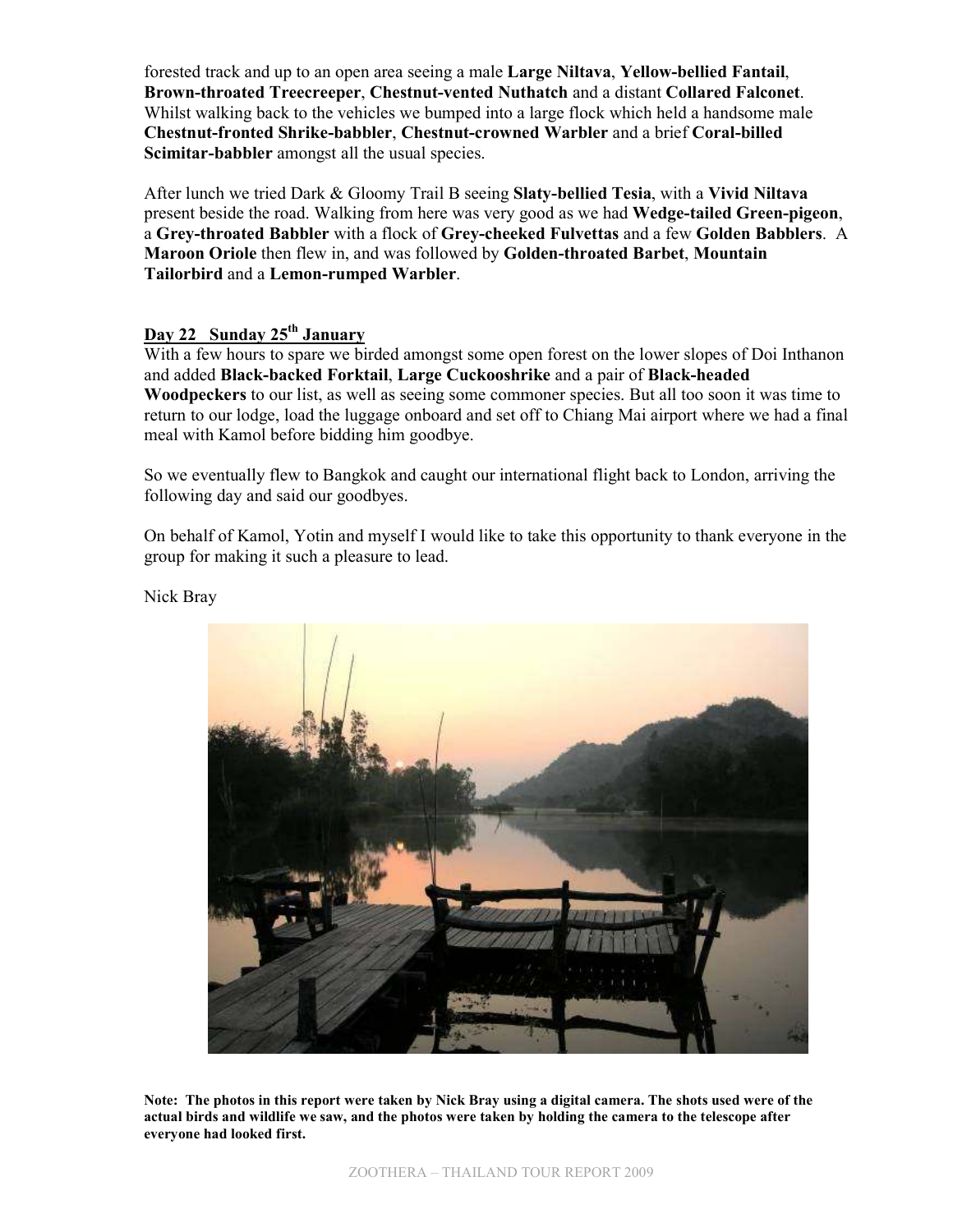# **BIRDLIST FOR THAILAND TOUR 4TH TO 25TH JANUARY 2009**

|                | <b>SPECIES</b>                       | <b>SCIENTIFIC NAME</b>    | Nos of                  | <b>Highest daily</b>     |
|----------------|--------------------------------------|---------------------------|-------------------------|--------------------------|
|                |                                      |                           | <b>Days</b>             | count                    |
|                | Species highlighted only recorded on |                           | out of                  | $C = Common$             |
|                | <b>Southern Extension.</b>           |                           | 22<br>Recor             | $LC = Locally$           |
|                |                                      |                           | ded                     | Common<br>H.= Heard only |
|                |                                      |                           |                         | $N/C = No$ count         |
| $\mathbf{1}$   | Rufous-throated Partridge            | Arborophila rufogularis   | $\overline{2}$          | $\overline{3}$           |
|                | Mountain Bamboo-Partridge            | Bambusicola fytchii       |                         | Heard Only               |
| $\overline{c}$ | Hume's Pheasant                      | Syrmaticus humiae         | 1                       | 6                        |
| $\overline{3}$ | Kalij Pheasant                       | Lophura leucomelanos      | $\mathbf{1}$            | $\overline{2}$           |
|                | Grey Peacock-Pheasant                | Polyplectron bicalcaratum |                         | Heard Only               |
| $\overline{4}$ | Red Junglefowl                       | Gallus gallus             | 5                       | LC                       |
| 5              | <b>Green Peafowl</b>                 | Pavo muticus              | 1                       | $6+$                     |
| 6              | Lesser Whistling-duck                | Dendrocygna javanica      | $\overline{c}$          | NC                       |
| 7              | Little Grebe                         | Tachybaptus ruficollis    | $\overline{\mathbf{3}}$ | $8+$                     |
| $\,$ 8 $\,$    | Eurasian Wryneck                     | Jynx torquilla            | $\mathbf{1}$            | 1                        |
| 9              | <b>Speckled Piculet</b>              | Picumnus innominatus      | $\overline{2}$ + 1H     | $\overline{2}$           |
| 10             | White-browed Piculet                 | Sasia ochracea            | $1 + 1H$                | $\mathbf{1}$             |
| 11             | Buff-rumped Woodpecker               | Meiglyptes tristis        | 1                       | 1                        |
| 12             | Grey-and-buff Woodpecker             | Hemicircus concretus      | $\mathbf{1}$            | $\mathbf{1}$             |
| 13             | Heart-spotted Woodpecker             | Hemicircus canente        | 1                       | $\overline{2}$           |
| 14             | Grey-capped Woodpecker               | Dendrocopos canicapillus  | 3                       | $2+$                     |
| 15             | Fulvous-breasted Woodpecker          | Dendrocopus macei         | 1                       | 1                        |
| 16             | Stripe-breasted Woodpecker           | Dendrocopos atratus       | $2 + 1H$                | $\overline{2}$           |
| 17             | Greater Yellownape                   | Picus flavinucha          | $\overline{2}$          | $\overline{2}$           |
| 18             | Lesser Yellownape                    | Picus chlorolophus        | $\overline{2}$          | 3                        |
| 19             | Grey-headed Woodpecker               | Picus canus               | 1                       | 1                        |
| 20             | <b>Common Flameback</b>              | Dinopium javanense        | $\mathbf{1}$            | $\overline{2}$           |
| 21             | Greater Flameback                    | Chrysocolaptes lucidus    | $3 + 1H$                | $2+$                     |
| 22             | Bay Woodpecker                       | Blythipicus pyrrhotis     | $2 + 1H$                | $\overline{2}$           |
| 23             | <b>Great Barbet</b>                  | Megalaima virens          | $2 + 5H$                | LC                       |
| 24             | <b>Lineated Barbet</b>               | Megalaima lineata         | $2 + 2H$                | LC                       |
| 25             | Green-eared Barbet                   | Megalaima faiostricta     | $\overline{3}$          | $\overline{2}$           |
|                | Gold-whiskered Barbet                | Megalaima chrysopogon     |                         | <b>Heard Only</b>        |
| 26             | <b>Red-crowned Barbet</b>            | Megalaima rafflesii       | $\mathbf{1}$            | $\overline{2}$           |
| 27             | Red-throated Barbet                  | Megalaima mystacophanos   | $\overline{\mathbf{3}}$ | $2+$                     |
| 28             | Golden-throated Barbet               | Megalaima franklinii      | $\overline{2}$          | $\overline{2}$           |
| 29             | <b>Blue-throated Barbet</b>          | Megalaima asiatica        | $\overline{4}$          | LC                       |
| 30             | Moustached Barbet                    | Megalaima incognita       | $\overline{2}$          | $\overline{4}$           |
| 31             | <b>Blue-eared Barbet</b>             | Megalaima australis       |                         | 1                        |
| 32             | Coppersmith Barbet                   | Megalaima haemacephala    | $4 + 2H$                | $4+$                     |
|                | <b>Brown Barbet</b>                  | Calorhamphus fuliginosus  |                         | Heard Only               |
| 33             | Oriental Pied Hornbill               | Anthracoceros albirostris | $\sqrt{6}$              | LC                       |
| 34             | <b>Great Hornbill</b>                | <b>Buceros</b> bicornis   | 3                       | $2+$                     |
| 35             | Wreathed Hornbill                    | Aceros undulatus          | $\overline{2}$          | $2+$                     |
| 36             | Tickell's Brown Hornbill             | Anorrhinus tickelli       | $\mathbf{1}$            | $\overline{2}$           |
| 37             | Eurasian Hoopoe                      | Upupa epops               | $\overline{4}$          | $3+$                     |
| 38             | Indian Roller                        | Coracias benghalensis     | 10                      | $\mathcal{C}$            |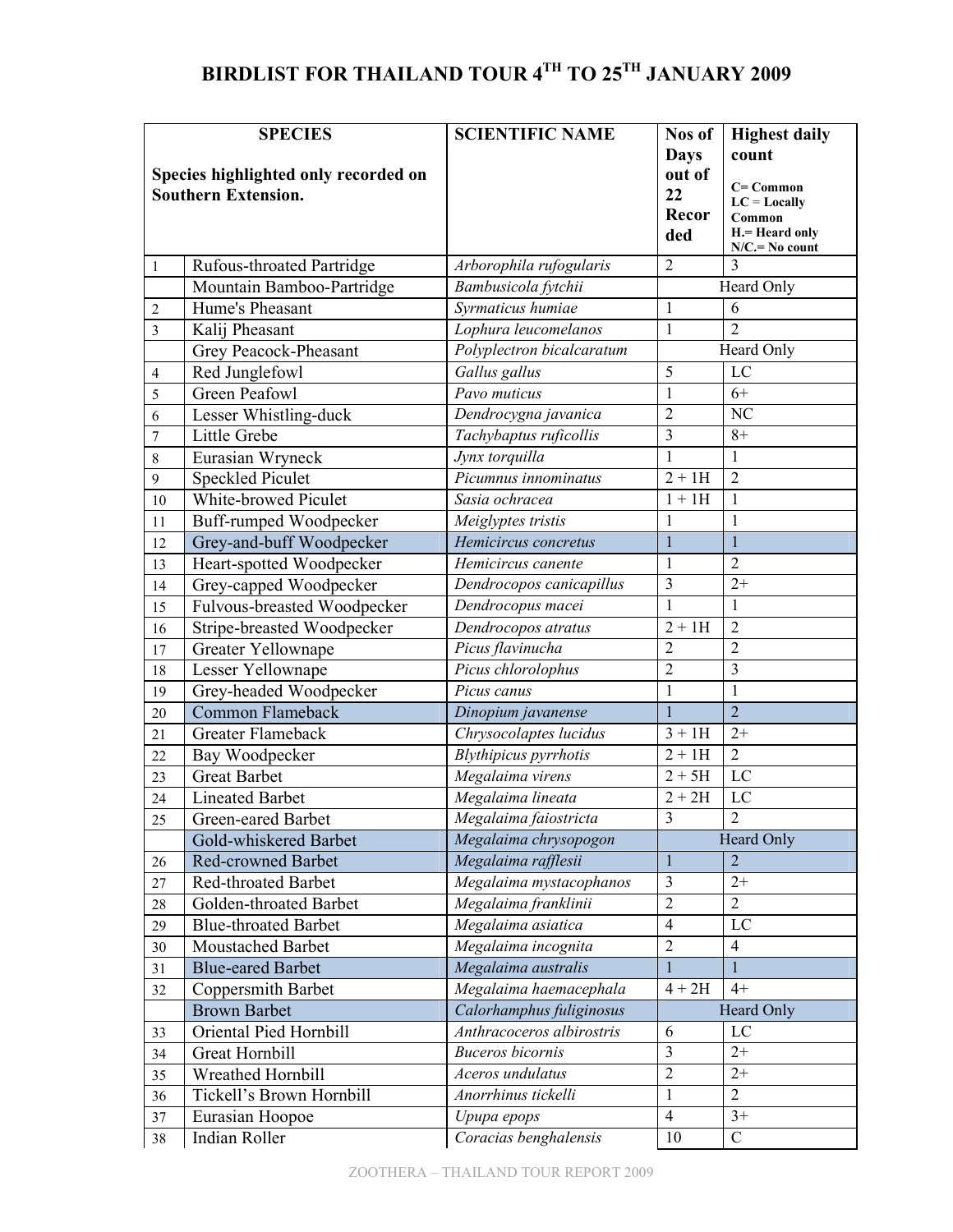| 39     | Dollarbird                     | Eurystomus orientalis              | 5                 | $6+$                   |
|--------|--------------------------------|------------------------------------|-------------------|------------------------|
| 40     | Orange-breasted Trogon         | Harpactes oreskios                 | $\overline{3}$    | $3+$                   |
| 41     | Red-headed Trogon              | Harpactes erythrocephalus          | $\overline{2}$    | $\overline{2}$         |
| 42     | Common Kingfisher              | Alcedo atthis                      | $\overline{7}$    | LC                     |
| 43     | <b>Banded Kingfisher</b>       | Lacedo pulchella                   | $\overline{3}$    | $\overline{2}$         |
| 44     | Brown-winged Kingfisher        | Pelargopsis amauropterus           | $\mathbf{1}$      | $5+$                   |
| 45     | Stork-billed Kingfisher        | Pelargopsis capensis               | $\mathbf{1}$      | $\mathbf{1}$           |
| 46     | White-throated Kingfisher      | Halcyon smyrnensis                 | 11                | $\overline{C}$         |
| 47     | <b>Black-capped Kingfisher</b> | Halcyon pileata                    | $\overline{7}$    | LC                     |
| 48     | Collared Kingfisher            | Todirhamphus chloris               | 3                 | $4+$                   |
| 49     | Large Hawk-Cuckoo              | Cuculus sparverioides              | $\overline{2}$    | $\mathbf{1}$           |
| 50     | <b>Banded Bay Cuckoo</b>       | Cacomantis sonneratii              | $2 + 3H$          | 1                      |
| 51     | Plaintive Cuckoo               | Cacomantis merulinus               | $\overline{2}$    | $6+$                   |
| 52     | Drongo Cuckoo                  | Surniculus lugubris                | $\mathbf{1}$      | 1                      |
| 53     | Violet Cuckoo                  | Chrysococcyx xanthorhynchus        | $\mathbf{1}$      | $\mathbf{1}$           |
| 54     | Little Bronze Cuckoo           | Chrysococcyx minutillus            | 1                 | 1                      |
| 55     | Asian Koel                     | Eudynamys scolopacea               | $6+5H$            | LC                     |
| 56     | Green-billed Malkoha           | Phaenicophaeus tristis             | 9                 | $4+$                   |
| 57     | Raffles's Malkoha              | Phaenicophaeus chlorophaeus        | $\mathbf{1}$      | $\overline{2}$         |
| 58     | Red-billed Malkoha             | Phaenicophaeus javanicus           | $\mathbf{1}$      | $\overline{2}$         |
| 59     | Coral-billed Ground-cuckoo     | Carpococcyx renauldi               | $\mathbf{1}$      | $\mathbf{1}$           |
| 60     | <b>Greater Coucal</b>          | Centropus sinensis                 | $10 + 2h$         | $\overline{\text{NC}}$ |
|        | Blue-bearded Bee-eater         | $\overline{N}$ yctyornis athertoni |                   | Heard Only             |
| 61     | Little Green Bee-eater         | Merops orientalis                  | 6                 | $10+$                  |
| 62     | Blue-tailed Bee-eater          | Merops philippinus                 | 3                 | $7+$                   |
| 63     | Chestnut-headed Bee-eater      | Merops leschenaulti                | $1 + 1h$          | NC                     |
| 64     | Vernal Hanging-Parrot          | Loriculus vernalis                 | 5                 | NC                     |
| 65     | Grey-headed Parakeet           | Psittacula finschii                | $\mathbf{1}$      | $12+$                  |
| 66     | Himalayan Swiftlet             | Collocalia brevirostris            | 6                 | $\rm LC$               |
| 67     | German's Swiftlet              | Collocalia germani                 | $\,8\,$           | LC                     |
| 68     | <b>Crested Treeswift</b>       | Hemiprocne coronata                | $\mathbf{1}$      | $30+$                  |
| 69     | Grey-rumped Treeswift          | Hemiprocne longipennis             | 3                 | NC                     |
| 70     | White-rumped Spinetail         | Zoonavena sylvatica                | $\mathbf{1}$      | <b>NC</b>              |
| 71     | Silver-rumped Needletail       | Rhaphidura leucopygialis           | $\mathbf{1}$      | N <sub>C</sub>         |
| $72\,$ | <b>Brown-backed Needletail</b> | Hirundapus giganteus               | 3                 | $4+$                   |
| 73     | Asian Palm-Swift               | Cypsiurus balasiensis              | 10                | LC                     |
| 74     | Fork-tailed Swift              | Apus pacificus                     | 6                 | $\rm NC$               |
| 75     | Little (House) Swift           | Apus affinis                       | 5                 | NC                     |
| 76     | Collared Owlet                 | Glaucidium brodiei                 | $\overline{2}$    | 1                      |
| $77\,$ | Asian Barred Owlet             | Glaucidium cuculoides              | $\overline{3+8H}$ | $3+$                   |
| $78\,$ | Spotted Owlet                  | Athene brama                       | 1                 | $\overline{2}$         |
|        | Brown Wood-owl                 | Strix leptogrammica                |                   | Heard Only             |
|        | Brown Boobook (Hawk-owl)       | Ninox scutulata                    |                   | Heard Only             |
|        | Gould's Frogmouth              | <b>Batrachostomus stellatus</b>    |                   | Heard Only             |
| 79     | Javan Frogmouth                | Batrachostomus javensis            | $\mathbf{1}$      | $\overline{2}$         |
| 80     | Great Eared Nightjar           | Eurostopodus macrotis              | 3                 | $5+$                   |
| 81     | Large-tailed Nightjar          | Caprimulgus macrurus               | $\overline{4}$    | $3+$                   |
| 82     | Rock Pigeon                    | Columba livia                      | 11                | LC                     |
| 83     | Green Imperial-pigeon          | Ducula aenea                       | $\mathbf{1}$      | $3+$                   |
| 84     | Oriental Turtle Dove           | Streptopelia orientalis            | $\mathbf{1}$      | NC                     |
| 85     | <b>Spotted Dove</b>            | Streptopelia chinensis             | 15                | $\overline{C}$         |
|        |                                |                                    |                   |                        |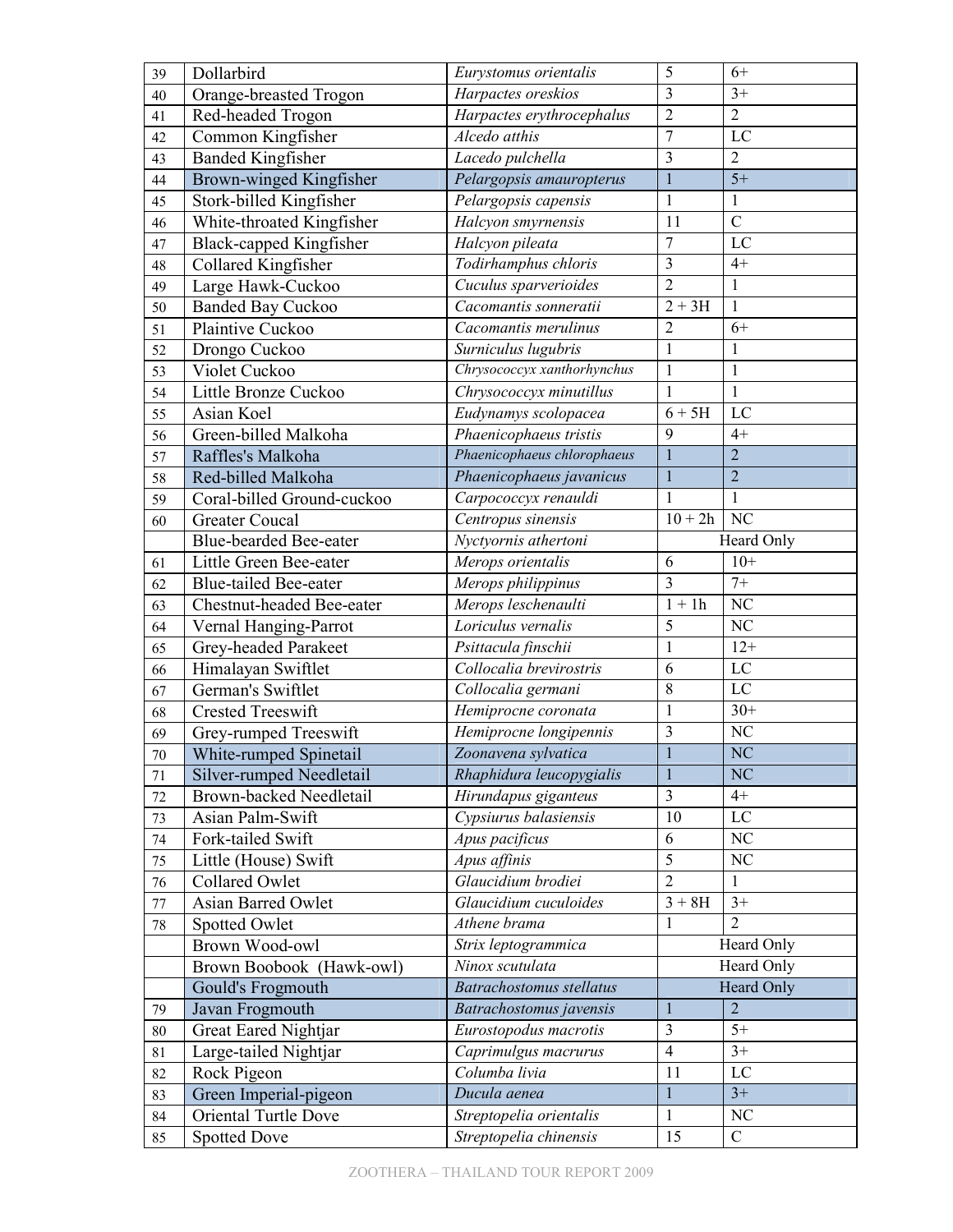| 86  | Red Collared Dove                          | Streptopelia tranquebarica | $\boldsymbol{7}$        | LC              |
|-----|--------------------------------------------|----------------------------|-------------------------|-----------------|
| 87  | Zebra (Peaceful) Dove                      | Geopelia striata           | 7                       | $5+$            |
| 88  | Pink-necked Green-pigeon                   | Treron vernans             | $\mathbf{1}$            | $5+$            |
| 89  | Thick-billed Green-pigeon                  | Treron curvirostra         | $\overline{c}$          | $9+$            |
| 90  | Wedge-tailed Green-pigeon                  | Treron sphenura            | $\overline{2}$          | NC              |
| 91  | Mountain Imperial-pigeon                   | Ducula badia               | $\overline{\mathbf{3}}$ | NC              |
| 92  | Pied Imperial-pigeon                       | Ducula bicolor             | $\mathbf{1}$            | $\overline{4}$  |
| 93  | Nicobar Pigeon                             | Caloenas nicobarica        | $\mathbf{1}$            | $8+$            |
| 94  | <b>Emerald Dove</b>                        | Chalcophaps indica         | $\overline{2}$          | 3               |
| 95  | White-breasted Waterhen                    | Amaurornis phoenicurus     | 11                      | $\overline{C}$  |
| 96  | Watercock                                  | Gallicrex cinerea          | $\mathbf{1}$            | $\mathbf{1}$    |
|     | <b>Barred Eagle-owl</b>                    | <b>Bubo</b> sumatrranus    |                         | Heard Only      |
| 97  | Common Moorhen                             | Gallinula chloropus        | $\mathfrak{Z}$          | NC              |
| 98  | Pheasant-tailed Jacana                     | Hydrophasianus chirurgus   | $\mathbf{1}$            | $4+$            |
| 99  | Bronze-winged Jacana                       | Metopidius indicus         | $\overline{c}$          | NC              |
| 100 | <b>Black-tailed Crake</b>                  | Amaurornis bicolor         | $\mathbf{1}$            | 1               |
| 101 | Ruddy-breasted Crake                       | Porzana fusca              | $\overline{2}$          | $\overline{2}$  |
| 102 | White-browed Crake                         | Porzana cinerea            | $\mathbf{1}$            | $\mathbf{1}$    |
| 103 | Pintail Snipe                              | Gallinago stenura          | $\overline{2}$          | $2+$            |
| 104 | Common Snipe                               | Gallinago gallinago        | $\overline{\mathbf{3}}$ | NC              |
| 105 | <b>Black-tailed Godwit</b>                 | Limosa limosa              | $\overline{2}$          | NC              |
| 106 | <b>Bar-tailed Godwit</b>                   | Limosa lapponica           | $\mathbf{1}$            | N <sub>C</sub>  |
| 107 | Whimbrel                                   | Numenius phaeopus          | $\overline{2}$          | N <sub>C</sub>  |
| 108 | Eurasian Curlew                            | Numenius arquata           | $\mathbf{1}$            | N <sub>C</sub>  |
| 109 | Ruff                                       | Philomachus pugnax         | $\mathbf{1}$            | $5+$            |
| 110 | Green Sandpiper                            | Tringa ochropus            | $\overline{c}$          | $2+$            |
| 111 | Wood Sandpiper                             | Tringa glareola            | $\overline{4}$          | $7+$            |
| 112 | Terek Sandpiper                            | Tringa cinerea             | $\mathbf{1}$            | $20+$           |
| 113 | Common Sandpiper                           | Tringa hypoleucos          | 6                       | LC              |
| 114 | <b>Asian Dowitcher</b>                     | Limnodromus semipalmatus   | 1                       | $\mathbf{1}$    |
| 115 | Spotted Redshank                           | Tringa erythropus          | $\overline{4}$          | LC              |
| 116 | Common Redshank                            | Tringa totanus             | $\overline{2}$          | N <sub>C</sub>  |
| 117 | <b>Marsh Sandpiper</b>                     | Tringa stagnatilis         | $\overline{4}$          | $10+$           |
| 118 | Common Greenshank                          | Tringa nebularia           | $\overline{4}$          | $30+$           |
| 119 | Nordmann's Greenshank                      | Tringa guttifer            | $\mathbf{1}$            | $\overline{3}$  |
|     |                                            | Calidris alba              | $\mathbf 1$             | $\overline{3}$  |
| 120 | Sanderling<br>Red-necked Stint             | Calidris ruficollis        | $\overline{4}$          | $50+$           |
| 121 |                                            | Eurynorhynchus pygmeus     | 3                       | 3               |
| 122 | Spoon-billed Sandpiper<br>Temminck's Stint | Calidris temminckii        | $\overline{2}$          | $12+$           |
| 123 |                                            | Calidris subminuta         | $\overline{4}$          | $15+$           |
| 124 | Long-toed Stint<br><b>Great Knot</b>       | Calidris tenuirostris      | $\mathbf{1}$            | $80+$           |
| 125 |                                            |                            |                         |                 |
| 126 | Dunlin                                     | Calidris alpina            | $\mathbf{1}$            | N <sub>C</sub>  |
| 127 | <b>Curlew Sandpiper</b>                    | Calidris ferruginea        | $\overline{4}$          | LC              |
| 128 | <b>Broad-billed Sandpiper</b>              | Limicola falcinellus       | $\overline{3}$          | $8+$            |
| 129 | Red-necked Phalarope                       | Phalaropus lobatus         | $\mathbf{1}$            | $10+$           |
| 130 | <b>Black-winged Stilt</b>                  | Himantopus himantopus      | 5                       | LC              |
| 131 | Pied Avocet                                | Recurvirostra avosetta     | 1                       | $4+$            |
| 132 | Little Ringed Plover                       | Charadrius dubius          | 5                       | LC              |
| 133 | Kentish Plover                             | Charadrius alexandrinus    | $\overline{4}$          | $\rm LC$        |
| 134 | Mongolian (Lesser) Sandplover              | Charadrius mongolus        | $\overline{4}$          | ${\rm LC}$      |
| 135 | Greater Sandplover                         | Charadrius leschenaultii   | 3                       | $\overline{5+}$ |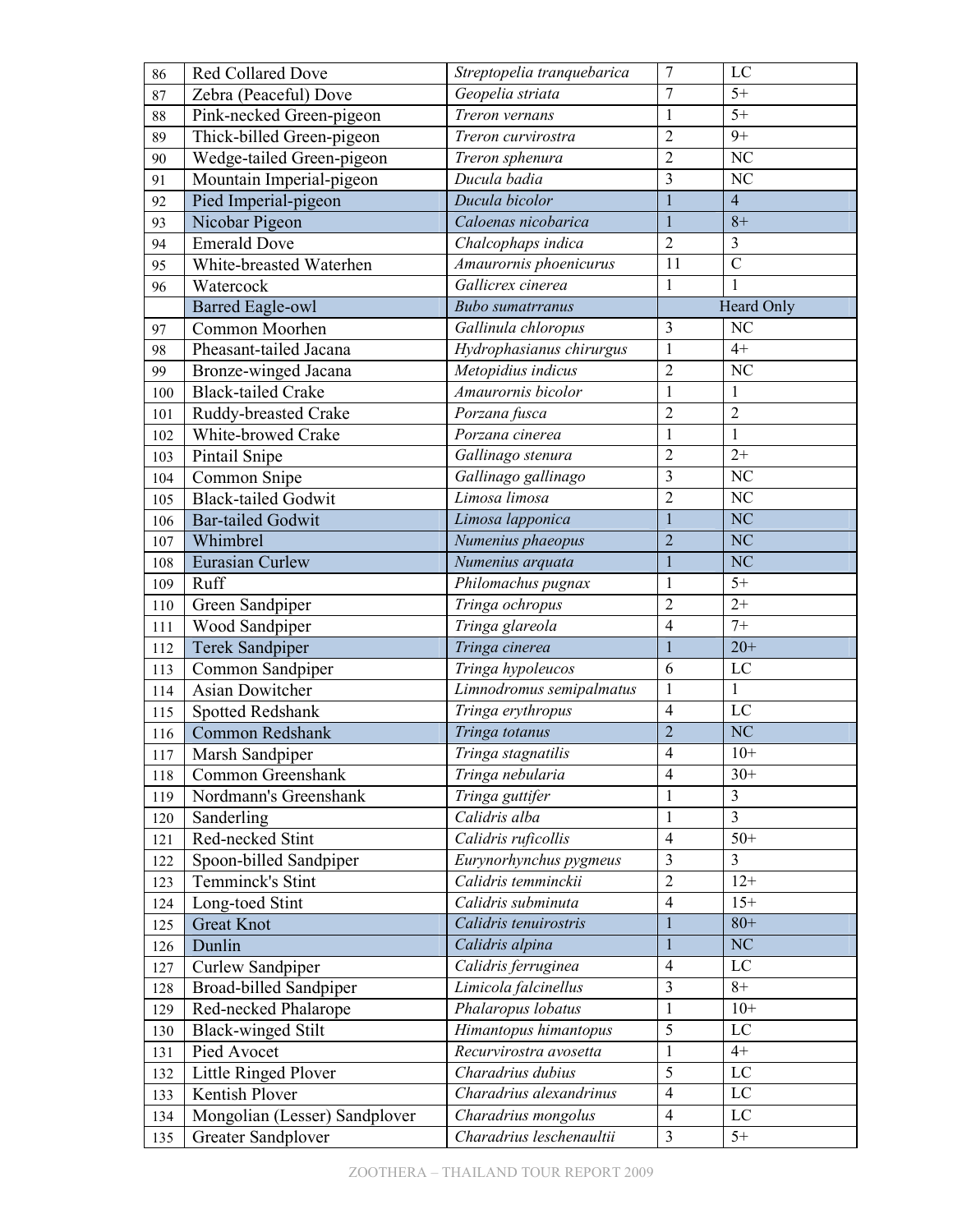| 136 | Pacific Golden Plover         | Pluvialis fulva            | 3                       | NC              |
|-----|-------------------------------|----------------------------|-------------------------|-----------------|
| 137 | Grey (Black-bellied) Plover   | Pluvialis squatarola       | $\overline{3}$          | NC              |
| 138 | Grey-headed Lapwing           | Vanellus cinereus          | $\overline{2}$          | $10+$           |
| 139 | Red-wattled Lapwing           | Vanellus indicus           | 9                       | LC              |
| 140 | Brown-headed Gull             | Larus brunnicephalus       | 3                       | $70+$           |
| 141 | <b>Lesser Crested Tern</b>    | Sterna bengalensis         | $\mathbf{1}$            | 10              |
| 142 | <b>Great Crested Tern</b>     | Sterna bergii              | $\mathbf{1}$            | $7+$            |
| 143 | <b>Black-naped Tern</b>       | Sterna sumatrana           | $\mathbf{1}$            | $30+$           |
| 144 | Gull-billed Tern              | Gelochelidon nilotica      | $\overline{4}$          | $5+$            |
| 145 | Caspian Tern                  | Sterna caspia              | $\overline{2}$          | 10              |
| 146 | Whiskered Tern                | Chlidonias hybridus        | $\overline{4}$          | $20+$           |
| 147 | <b>Black Baza</b>             | Aviceda leuphotes          | 5                       | $\overline{4}$  |
| 148 | Oriental Honey Buzzard        | Pernis ptilorhyncus        | 3                       | NC              |
| 149 | <b>Black Kite</b>             | Milvus migrans             | $\overline{4}$          | $\overline{LC}$ |
| 150 | <b>Brahminy Kite</b>          | Haliastur indus            | $\overline{7}$          | LC              |
| 151 | White-bellied Sea-eagle       | Haliaeetus leucogaster     | $\overline{\mathbf{3}}$ | $4+$            |
| 152 | Osprey                        | <b>Pandion haliaetus</b>   | $\overline{2}$          | $2+$            |
| 153 | <b>Black-Shouldered Kite</b>  | Elanus caeruleus           | $\mathbf{1}$            | 1               |
| 154 | <b>Crested Serpent Eagle</b>  | Spilornis cheela           | 5                       | NC              |
| 155 | Eastern Marsh Harrier         | Circus spilonotus          | $\,1$                   | $\overline{2}$  |
| 156 | Pied Harrier                  | Circus melanoleucos        | 1                       | $\mathbf{1}$    |
| 157 | Crested Goshawk               | Accipiter trivirgatus      | 6                       | $\mathbf{1}$    |
| 158 | Shikra                        | Accipiter badius           | 1                       | $\overline{2}$  |
| 159 | Chinese Sparrowhawk           | Accipiter soloensis        | $\overline{2}$          | $\overline{2}$  |
| 160 | Japanese Sparrowhawk          | Accipiter gularis          | $\overline{2}$          | $\overline{1}$  |
| 161 | Northern Goshawk              | Accipiter gentilis         | $\mathbf{1}$            | $\mathbf{1}$    |
| 162 | Rufous-winged Buzzard         | <b>Butastur</b> liventer   | $\overline{2}$          | $\overline{2}$  |
| 163 | Grey-faced Buzzard            | <b>Butastur</b> indicus    | $\overline{2}$          | $\overline{2}$  |
| 164 | Common Buzzard                | Buteo buteo japonicus      | $\overline{2}$          | 1               |
| 165 | <b>Black Eagle</b>            | Ictinaetus malayensis      | 1                       | 1               |
| 166 | <b>Greater Spotted Eagle</b>  | Aquila clanga              | $\mathbf{1}$            | $\mathbf{1}$    |
| 167 | <b>Booted Eagle</b>           | Hieraaetus pennatus        | $\mathbf{1}$            | $\overline{2}$  |
| 168 | Rufous-bellied Eagle          | Hieraaetus kienerii        | 1                       | 1               |
| 169 | Mountain Hawk-eagle           | Spizaetus nipalensis       | 1                       | $\overline{2}$  |
| 170 | Changeable Hawk-eagle         | Spizaetus cirrhatus        | $\mathbf{1}$            | 1               |
| 171 | Collared Falconet             | Microhierax caerulescens   | $\mathbf{1}$            | $\mathbf{1}$    |
| 172 | <b>Black-thighed Falconet</b> | Microhierax fringillarius  | $\mathbf{1}$            | 1               |
| 173 | Eurasian Kestrel              | Falco tinnunculus          | $\mathbf{2}$            | 3               |
| 174 | Peregrine Falcon              | Falco peregrinus           | $\mathbf{1}$            | $\mathbf{1}$    |
| 175 | Little Cormorant              | Phalacrocorax niger        | 5                       | $\rm LC$        |
| 176 | Indian Cormorant              | Phalacrocorax fuscicollis  | $\overline{3}$          | $30+$           |
| 177 | Lesser Frigatebird            | Fregata ariel              | $\mathbf{1}$            | $2000+$         |
| 178 | Christmas Island Frigatebird  | Fregata andrewsi           | $\mathbf{1}$            | $60+$           |
| 179 | Little Egret                  | Egretta garzetta           | 12                      | $\mathcal{C}$   |
| 180 | <b>Chinese Egret</b>          | Egretta eulophotes         | $\mathbf{1}$            | $\mathbf{1}$    |
| 181 | Pacific Reef Egret            | Egretta sacra              | $\overline{3}$          | 5               |
| 182 | <b>Great Egret</b>            | Casmerodius albus          | 10                      | $\overline{C}$  |
| 183 | Intermediate Egret            | Mesophoyx intermedia       | 5                       | LC              |
| 184 | Eastern Cattle Egret          | <b>Bubulcus</b> coromandus | $\overline{8}$          | $\rm LC$        |
| 185 | Chinese Pond-heron            | Ardeola bacchus            | 16                      | $\overline{C}$  |
| 186 | Javan Pond-heron              | Ardeola speciosa           | $\overline{3}$          | $4+$            |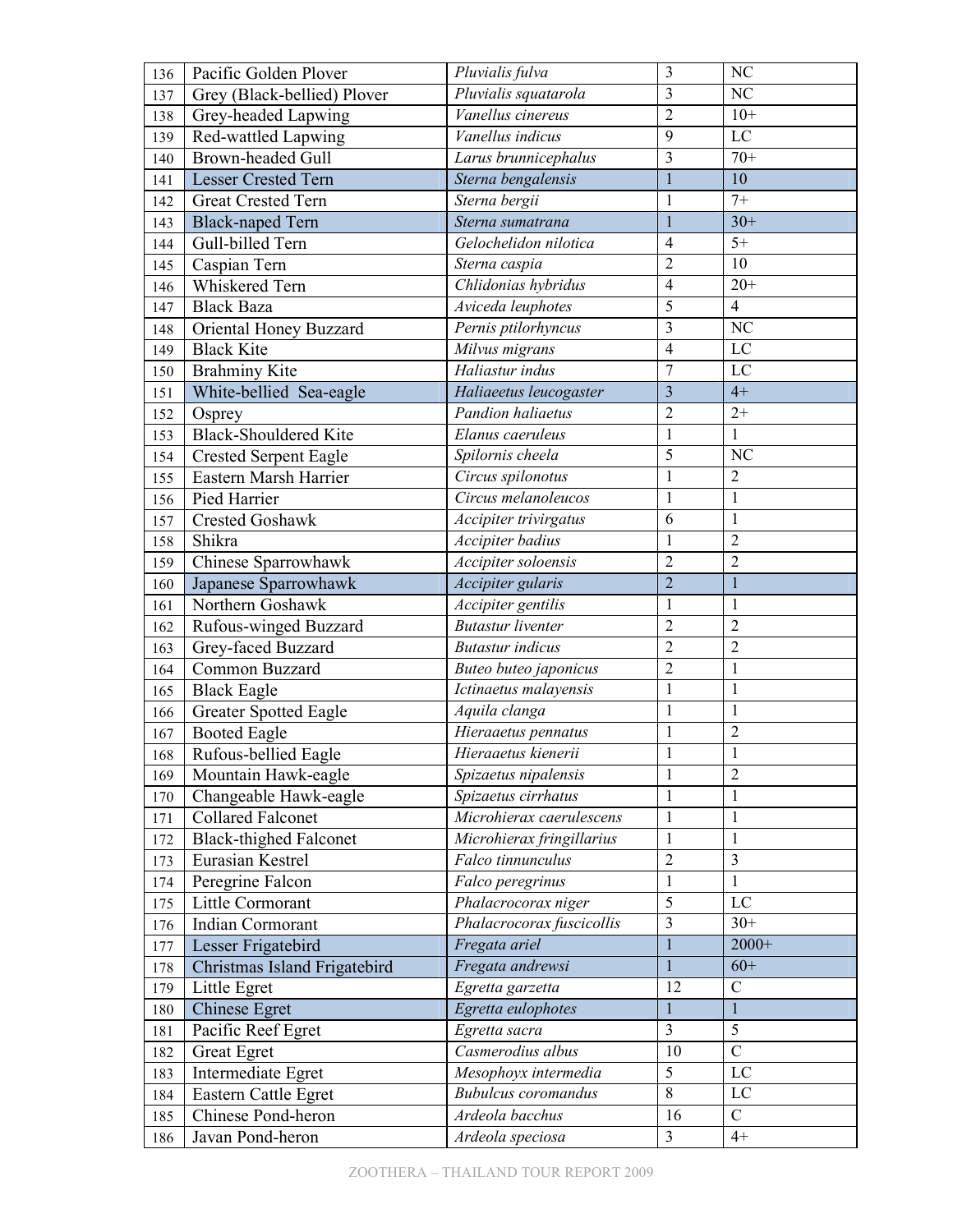| 187 | Grey Heron                       | Ardea cinerea                | 5                       | NC                      |
|-----|----------------------------------|------------------------------|-------------------------|-------------------------|
| 188 | Purple Heron                     | Ardea purpurea               | 1                       | $\overline{2}$          |
| 189 | Striated / Little Heron          | <b>Butorides striatus</b>    | $\overline{7}$          | $\overline{3}$          |
| 190 | Black-crowned Night-heron        | Nycticorax nycticorax        | 1                       | $\overline{2}$          |
| 191 | <b>Yellow Bittern</b>            | Ixobrychus sinensis          | $\overline{3}$          | $\overline{2}$          |
| 192 | Cinnamon Bittern                 | Ixobrychus cinnamomeus       | $\mathbf{1}$            | $\mathbf{1}$            |
| 193 | Painted Stork                    | Mycteria leucocephala        | $\mathbf{1}$            | $\overline{3}$          |
| 194 | Asian Openbill                   | Anastomus oscitans           | 5                       | LC                      |
| 195 | <b>Blue Pitta</b>                | Pitta cyanea                 | $\overline{2}$          | 1                       |
| 196 | <b>Banded Pitta</b>              | Pitta guajana                | $\mathbf{1}$            | $\mathbf{1}$            |
| 197 | Gurney's Pitta                   | Pitta gurneyi                | $\mathbf{1}$            | $\mathbf{1}$            |
| 198 | Mangrove Pitta                   | Pitta megarhyncha            | $1 + 1H$                |                         |
| 199 | Green Broadbill                  | Calyptomena viridis          | $\overline{2}$          | 3                       |
| 200 | <b>Black-and-red Broadbill</b>   | Cymbirhynchus macrorhynchos  | $\mathbf{1}$            | $\overline{1}$          |
| 201 | Long-tailed Broadbill            | Psarisomus dalhousiae        | $\overline{c}$          | $10+$                   |
| 202 | Silver-breasted Broadbill        | Serilophus lunatus           | $\mathbf{1}$            | $\overline{4}$          |
|     | <b>Banded Broadbill</b>          | Eurylaimus javanicus         |                         | Heard Only              |
| 203 | Black-and-yellow Broadbill       | Eurylaimus ochromalus        | $\mathbf{1}$            | $\overline{2}$          |
| 204 | Lesser Green Leafbird            | Chloropsis cyanopogon        | $\mathbf{1}$            | $\mathbf{1}$            |
| 205 | Blue-winged Leafbird             | Chloropsis cochinchinensis   | 6                       | LC                      |
| 206 | Golden-fronted Leafbird          | Chloropsis aurifrons         | $\overline{4}$          | $7+$                    |
| 207 | Orange-bellied Leafbird          | Chloropsis hardwickii        |                         | $\overline{2}$          |
| 208 | Common Iora                      | Aegithina tiphia             | 10                      | $\overline{C}$          |
| 209 | Green Iora                       | Aegithina viridissima        | $\overline{2}$          | $\overline{3}$          |
| 210 | Great Iora                       | Aegithina lafresnayei        | 5                       | $2+$                    |
| 211 | Asian Fairy-bluebird             | Irena puella                 | 8                       | LC                      |
| 212 | <b>Brown Shrike</b>              | Lanius cristatus             | 9                       | LC                      |
| 213 | <b>Burmese Shrike</b>            | Lanius collurioides          | $\mathbf{1}$            | $3+$                    |
| 214 | Long-tailed Shrike               | Lanius schach tricolor       | $\overline{7}$          | $9+$                    |
| 215 | Grey-backed Shrike               | Lanius tephronotus           | $\overline{4}$          | NC                      |
| 216 | Eurasian Jay                     | Garrulus glandarius leucotis | 3                       | $\mathbf{1}$            |
| 217 | Red-billed Blue Magpie           | Urocissa erythrorhyncha      | $\overline{2}$          | $3+$                    |
| 218 | Common Green Magpie              | Cissa chinensis              | $\overline{3}$          | $4+$                    |
| 219 | Rufous Treepie                   | Dendrocitta vagabunda        | 1                       | $\overline{2}$          |
| 220 | Grey Treepie                     | Dendrocitta formosae         | $\overline{\mathbf{3}}$ | $2+$                    |
| 221 | Racket-tailed Treepie            | Crypsirina temia             | $\overline{2}$          | $\overline{\mathbf{3}}$ |
| 222 | Large-billed Crow                | Corvus macrorhynchos         | 12                      | $\overline{C}$          |
| 223 | Dark-throated Oriole             | Oriolus xanthonotus          | 1                       | 1                       |
| 224 | <b>Black-naped Oriole</b>        | Oriolus chinensis            | 6                       | $4+$                    |
| 225 | Slender-billed Oriole            | Oriolus tenuirostris         | $\overline{4}$          | $\overline{5+}$         |
| 226 | <b>Black-hooded Oriole</b>       | Oriolus xanthornus           | 1                       | 1                       |
| 227 | Maroon Oriole                    | Oriolus traillii             | $\overline{1}$ + 1H     | $\mathbf{1}$            |
| 228 | <b>Black-winged Cuckooshrike</b> | Coracina melaschistos        | 5                       | $2+$                    |
| 229 | Grey-chinned Minivet             | Pericrocotus solaris         | $\overline{4}$          | $\rm NC$                |
| 230 | Long-tailed Minivet              | Pericrocotus ethologus       | $\overline{4}$          | NC                      |
| 231 | Short-billed Minivet             | Pericrocotus brevirostris    | $\overline{2}$          | $4+$                    |
| 232 | <b>Scarlet Minivet</b>           | Pericrocotus flammeus        | $\overline{7}$          | $\mathbf{LC}$           |
| 233 | Rosy Minivet                     | Pericrocotus roseus          | $\mathbf{1}$            | $3+$                    |
| 234 | Ashy Minivet                     | Pericrocotus divaricatus     | 5                       | $15+$                   |
| 235 | <b>Black Drongo</b>              | Dicrurus macrocercus         | 12                      | $\mathcal{C}$           |
| 236 | Ashy Drongo                      | Dicrurus leucophaeus         | 13                      | $\overline{C}$          |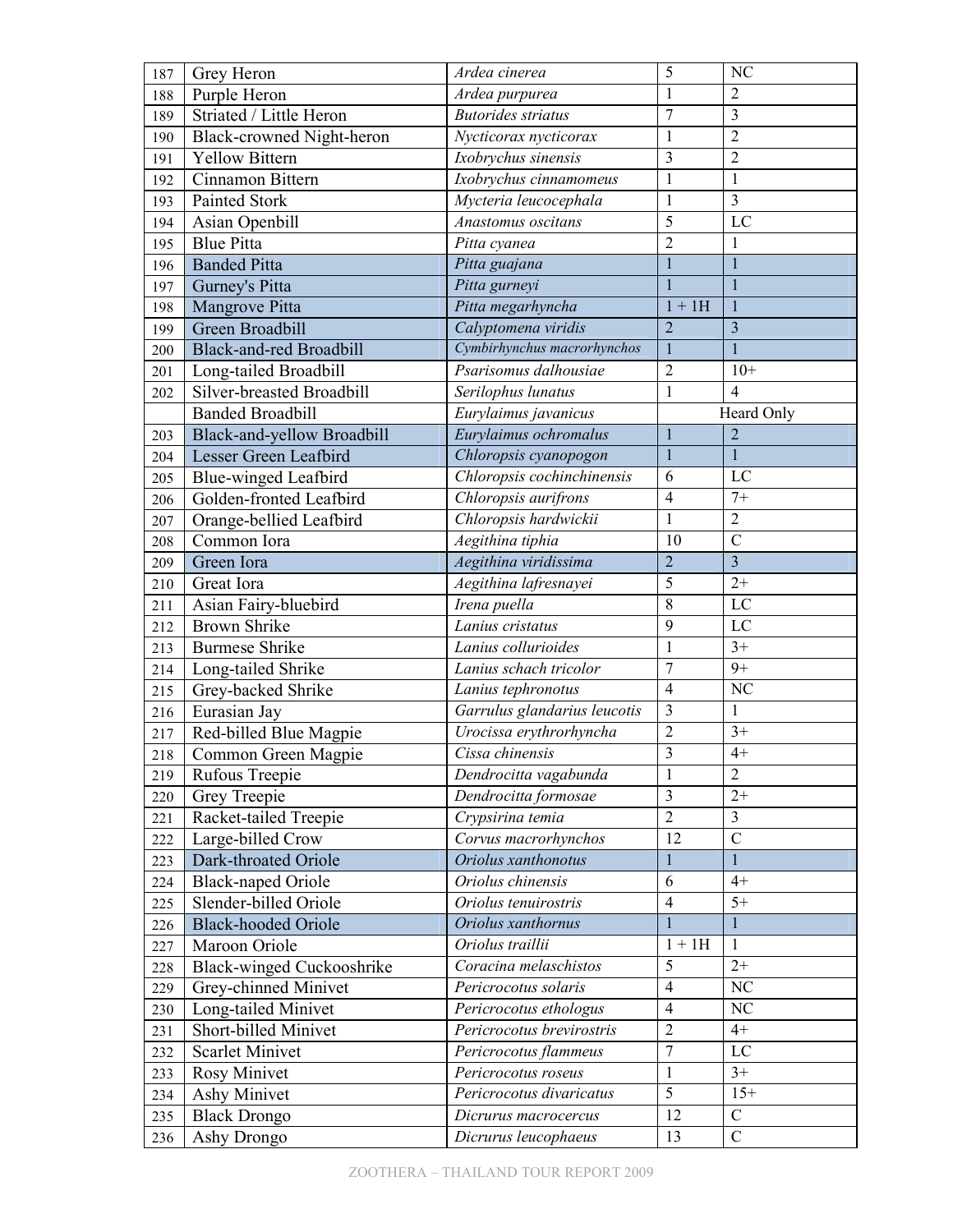| 237 | Crow-billed Drongo               | Dicrurus annectans            | $\overline{2}$ | $\mathbf{1}$   |
|-----|----------------------------------|-------------------------------|----------------|----------------|
| 238 | <b>Bronzed Drongo</b>            | Dicrurus aeneus               | $\overline{7}$ | LC             |
| 239 | Lesser Racket-tailed Drongo      | Dicrurus remifer              | $\mathbf{1}$   | $\overline{2}$ |
| 240 | Hair-crested or Spangled Drongo  | Dicrurus hottentottus         | 11             | $\overline{C}$ |
| 241 | Greater Racket-tailed Drongo     | Dicrurus paradiseus           | 10             | $\overline{C}$ |
| 242 | Ashy Woodswallow                 | Artamus fuscus                | $\overline{5}$ | $10+$          |
| 243 | Bar-winged Flycatcher-shrike     | Hemipus picatus               | $\overline{7}$ | NC             |
| 244 | Yellow-bellied Fantail           | Rhipidura hypoxantha          | $\overline{c}$ | $3+$           |
| 245 | White-throated Fantail           | Rhipidura albicollis          | 5              | $2+$           |
| 246 | Pied Fantail                     | Rhipidura javanica            | $\overline{7}$ | LC             |
| 247 | Grey-headed Canary-Flycatcher    | Culicicapa ceylonensis        | 11             | $\overline{C}$ |
|     | Mangrove Whistler                | Pachycephala grisola          |                | Heard Only     |
| 248 | <b>Black-naped Monarch</b>       | Hypothymis azurea             | 5              | $\overline{c}$ |
| 249 | Asian Paradise-Flycatcher        | Terpsiphone paradisi          | $\overline{4}$ | $\mathbf{1}$   |
| 250 | Rufous-winged Philentoma         | Philentoma pyrhopterum        | 1              | $\mathbf{1}$   |
| 251 | Large Woodshrike                 | Tephrodornis gularis          | 1              | $5+$           |
| 252 | Chestnut-bellied Rock-thrush     | Monticola rufiventris         | $\overline{2}$ | $\overline{2}$ |
| 253 | <b>Blue Rock-thrush</b>          | Monticola solitarius          | $\overline{4}$ | $2+$           |
| 254 | Blue Whistling-Thrush            | Myophonus caeruleus           | 6              | $3+$           |
| 255 | Orange-headed Thrush             | Zoothera citrina              | 6              | NC             |
| 256 | Dark-sided Thrush                | Zoothera marginata            | $\overline{c}$ | 1              |
| 257 | <b>Eyebrowed Thrush</b>          | Turdus obscures               | $\overline{2}$ | $\overline{c}$ |
| 258 | Dusky Thrush                     | $\overline{T}$ urdus naumanni | 1              | $\mathbf{1}$   |
| 259 | <b>Black-breasted Thrush</b>     | Turdus dissimilis             | $\overline{2}$ | $\mathbf{1}$   |
| 260 | Dark-sided Flycatcher            | Muscicapa sibirica            | $\overline{2}$ | $4+$           |
| 261 | Asian Brown Flycatcher           | Muscicapa dauurica            | 11             | $\mathcal{C}$  |
| 262 | Slaty-backed Flycatcher          | Ficedula hodgsonii            | $\overline{4}$ | $2+$           |
| 263 | Taiga / Red-throated Flycatcher  | Ficedula parva                | 11             | LC             |
|     | Little Pied Flycatcher           | Ficedula westermanni          |                | Heard Only     |
| 264 | Slaty-blue Flycatcher            | Ficedula tricolor             | 1              | 1              |
| 265 | Sapphire Flycatcher              | Ficedula sapphira             | $\mathbf{1}$   | $\overline{2}$ |
| 266 | Verditer Flycatcher              | Eumyias thalassina            | 9              | LC             |
| 267 | Large Niltava                    | Niltava grandis               | $\overline{c}$ | $\overline{c}$ |
| 268 | Small Niltava                    | Niltava macgrigoriae          | $\mathbf{1}$   | 1              |
| 269 | Rufous-bellied Niltava           | Niltava sundara               | $\overline{3}$ | $3+$           |
| 270 | Vivid Niltava                    | Niltava vivida                | $\mathbf 1$    | 1              |
| 271 | Hainan Blue-Flycatcher           | Cyornis hainanus              | $\mathbf{1}$   | $\mathfrak{Z}$ |
| 272 | Pale Blue-Flycatcher             | Cyornis unicolor              | 1              | 1              |
| 273 | Hill Blue Flycatcher             | Cyornis banyumas              | 5              | LC             |
| 274 | Tickell's Blue Flycatcher        | Cyornis tickelliae            | $\mathbf{1}$   | $\overline{2}$ |
|     | Mangrove Blue Flycatcher         | Cyornis rufigaster            |                | Heard Only     |
| 275 | Siberian Rubythroat              | Luscinia calliope             | $3 + 1H$       | $\overline{2}$ |
| 276 | Siberian Blue Robin              | Luscinia cyane                | $4 + 1H$       | $\overline{2}$ |
| 277 | Himalayan Red-flanked Bush-robin | Tarsiger cyanurus             | $\overline{2}$ | 1              |
| 278 | Lesser Shortwing                 | Brachypteryx leucophrys       | $\mathbf{1}$   | 1              |
| 279 | White-browed Shortwing           | Brachypteryx montana          | $\mathbf{1}$   | 1              |
| 280 | Oriental Magpie-Robin            | Copsychus saularis            | 16             | $\mathcal{C}$  |
| 281 | White-rumped Shama               | Copsychus malabaricus         | $\overline{7}$ | LC             |
| 282 | White-capped Water-Redstart      | Chaimarrornis leucocephalus   | 3              | $\overline{2}$ |
| 283 | Plumbeous Water-Redstart         | Rhyacornis fuliginosus        | $\mathbf{1}$   | $\mathbf{1}$   |
|     | White-bellied Redstart           | Hodgsonius phaenicuroides     |                | Heard Only     |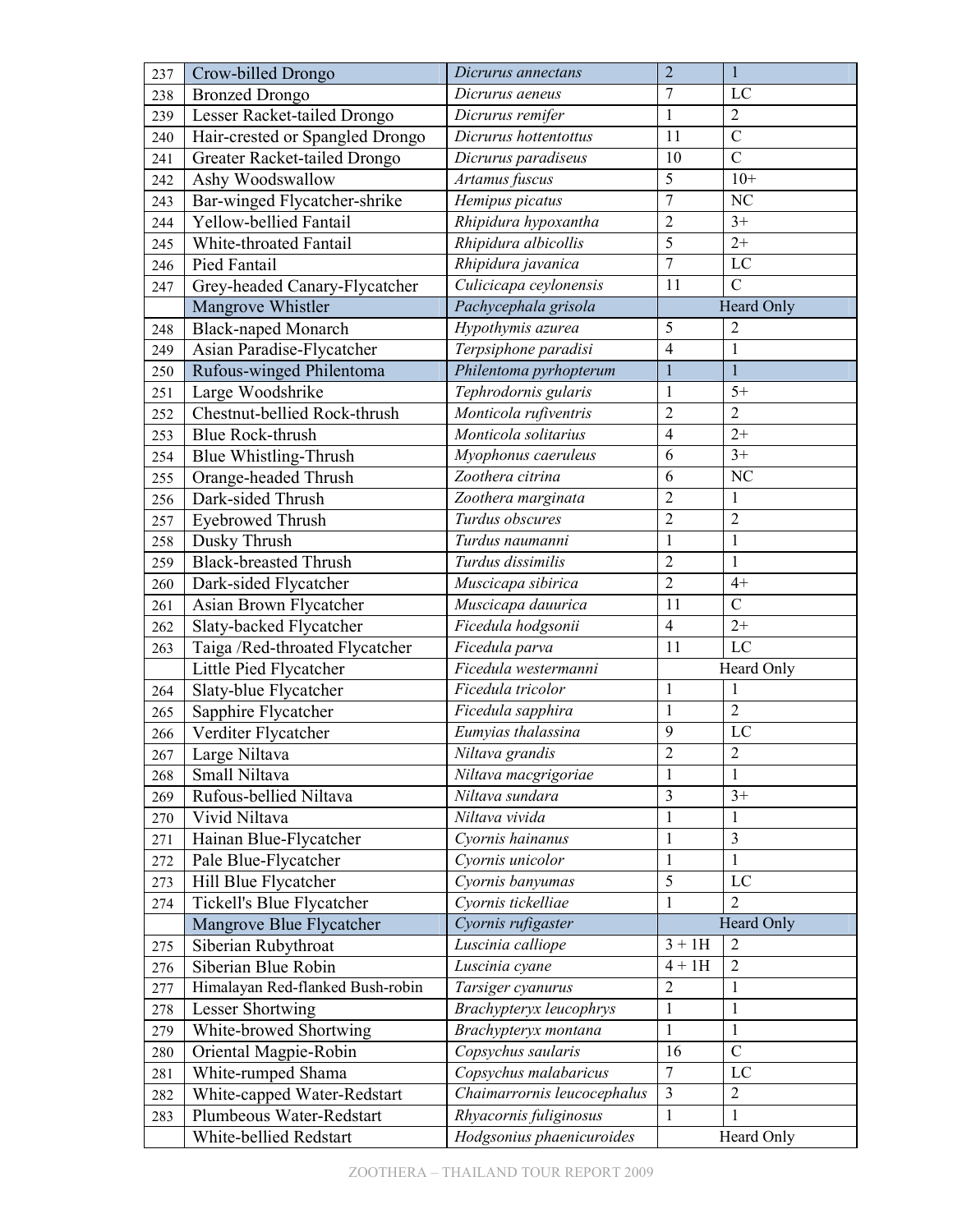|            | White-tailed Robin                | Myiomela leucura                 |                         | Heard Only             |
|------------|-----------------------------------|----------------------------------|-------------------------|------------------------|
| 284        | Siberian Stonechat                | Saxicola torquata maura          | 7                       | LC                     |
| 285        | Pied Bushchat                     | Saxicola caprata                 | $\overline{4}$          | $\overline{\text{NC}}$ |
| 286        | Grey Bushchat                     | Saxicola ferrea                  | 5                       | NC                     |
| 287        | Daurian Redstart                  | Phoenicurus auroreus             | $\mathbf 1$             | $2+$                   |
| 288        | Slaty-backed Forktail             | Enicurus schistaceus             | $\mathbf{1}$            | $\overline{2}$         |
| 289        | White-crowned Forktail            | Enicurus leschenaulti            | $\mathbf{1}$            | $\overline{2}$         |
| 290        | <b>Asian Glossy Starling</b>      | Aplonis panayensis               | $\mathbf{1}$            | $6+$                   |
| 291        | Common Myna                       | Acridotheres tristis             | 15                      | $\mathcal{C}$          |
| 292        | White-vented Myna                 | Acridotheres grandis             | $\tau$                  | LC                     |
| 293        | Common Hill Myna                  | Gracula religiosa                | $\overline{\mathbf{3}}$ | $5+$                   |
| 294        | <b>Asian Pied Starling</b>        | $\overline{S}$ turnus contra     | $\overline{4}$          | NC                     |
| 295        | <b>Black-collared Starling</b>    | Sturnus nigricollis              | $\overline{4}$          | $20+$                  |
| 296        | Vinous-breasted Starling          | Sturnus burmannicus              | $\mathbf{1}$            | $10+$                  |
| 297        | <b>Giant Nuthatch</b>             | Sitta magna                      | $\mathbf{1}$            | $\mathbf{1}$           |
| 298        | Chestnut-vented Nuthatch          | Sitta nagaensis                  | 3                       | 1                      |
| 299        | Velvet-fronted Nuthatch           | Sitta frontalis                  | $\overline{7}$          | LC                     |
| 300        | <b>Brown-throated Treecreeper</b> | Certhia discolor                 | $\overline{2}$          | $\mathbf{1}$           |
| 301        | <b>Grey Tit</b>                   | Parus nubicolus                  | $\overline{2}$          | $7+$                   |
| 302        | Yellow-cheeked Tit                | Parus spilonotus                 | $\overline{2}$          | $8+$                   |
| 303        | Yellow-browed Tit                 | Sylviparus modestus              | $\mathbf{1}$            | $\mathbf{1}$           |
| 304        | Sultan Tit                        | Melanochlora sultanea            |                         | $\overline{2}$         |
| 305        | Sand Martin                       | Riparia riparia                  | $1 + 1H$<br>1           | NC                     |
| 306        | Dusky Crag Martin                 | Hirundo concolor                 | $\mathbf{1}$            | $6+$                   |
| 307        | Asian House Martin                | Delichon dasypus                 | 1                       | $30+$                  |
| 308        | <b>Barn Swallow</b>               | Hirundo rustica                  | 18                      | $\overline{C}$         |
| 309        | Pacific Swallow                   | Hirundo tahitica                 | $\overline{\mathbf{3}}$ | LC                     |
| 310        | Wire-tailed Swallow               | Hirundo smithii                  | $\overline{3}$          | NC                     |
| 311        | Red-rumped Swallow                | Hirundo daurica                  | 14                      | $\overline{C}$         |
| 312        | <b>Striated Swallow</b>           | Hirundo striolata                | 5                       | N <sub>C</sub>         |
|            | Chestnut-flanked White-eye        | Zosterops erythropleurus         |                         | Heard Only             |
| 313        | Oriental White-eye                | Zosterops palpebrosus            | $2 + 1H$                | NC                     |
| 314        | Japanese White-eye                | Zosterops japonicus              | $\overline{2}$          | $6+$                   |
| 315        | <b>Black-headed Bulbul</b>        | Pycnonotus atriceps              | 5                       | $8+$                   |
| 316        | <b>Black-crested Bulbul</b>       | Pycnonotus melanicterus caecilii | $\overline{9}$          | LC                     |
|            | <b>Black-crested Bulbul</b>       | Pycnonotus melanicterus johnsoni | $\overline{7}$          | LC                     |
|            | Stripe-throated Bulbul            | Pycnonotus finlaysoni            | 8                       | LC                     |
| 317        | <b>Flavescent Bulbul</b>          | Pycnonotus flavescens            | 6                       | $5+$                   |
| 318<br>319 | Yellow-vented Bulbul              | Pycnonotus goiavier              | $\mathbf{1}$            | <b>NC</b>              |
|            | Olive-winged Bulbul               | Pycnonotus plumosus              | $\overline{2}$          | NC                     |
| 320<br>321 | <b>Streak-eared Bulbul</b>        | Pycnonotus blanfordi             | 9                       | LC                     |
|            | Red-eyed Bulbul                   | Pycnonotus brunneus              | $\overline{2}$          | $\rm LC$               |
| 322<br>323 | <b>Spectacled Bulbul</b>          | Pycnonotus erythropthalmos       | $\overline{2}$          | LC                     |
|            | <b>Striated Bulbul</b>            |                                  | $1 + 1H$                | $\overline{2}$         |
| 324        | Red-whiskered Bulbul              | Pycnonotus striatus              | 8                       | LC                     |
| 325        |                                   | Pycnonotus jocosus               | $\mathbf{1}$            | $6+$                   |
| 326        | <b>Brown-breasted Bulbul</b>      | Pycnonotus xanthorrhous          | $\overline{7}$          |                        |
| 327        | Sooty-headed Bulbul               | Pycnonotus aurigaster            |                         | LC                     |
| 328        | Ashy Bulbul                       | Hemixos flavala                  | $\boldsymbol{7}$        | LC                     |
| 329        | Himalayan Black Bulbul            | Hypsipetes leucocephalus         | 3                       | $10+$                  |
| 330        | White-headed Bulbul               | Hypsipetes thompsoni             | $\overline{2}$          | $5+$                   |
| 331        | Puff-throated Bulbul              | Alophoixus pallidus              | $\overline{4}$          | $\rm NC$               |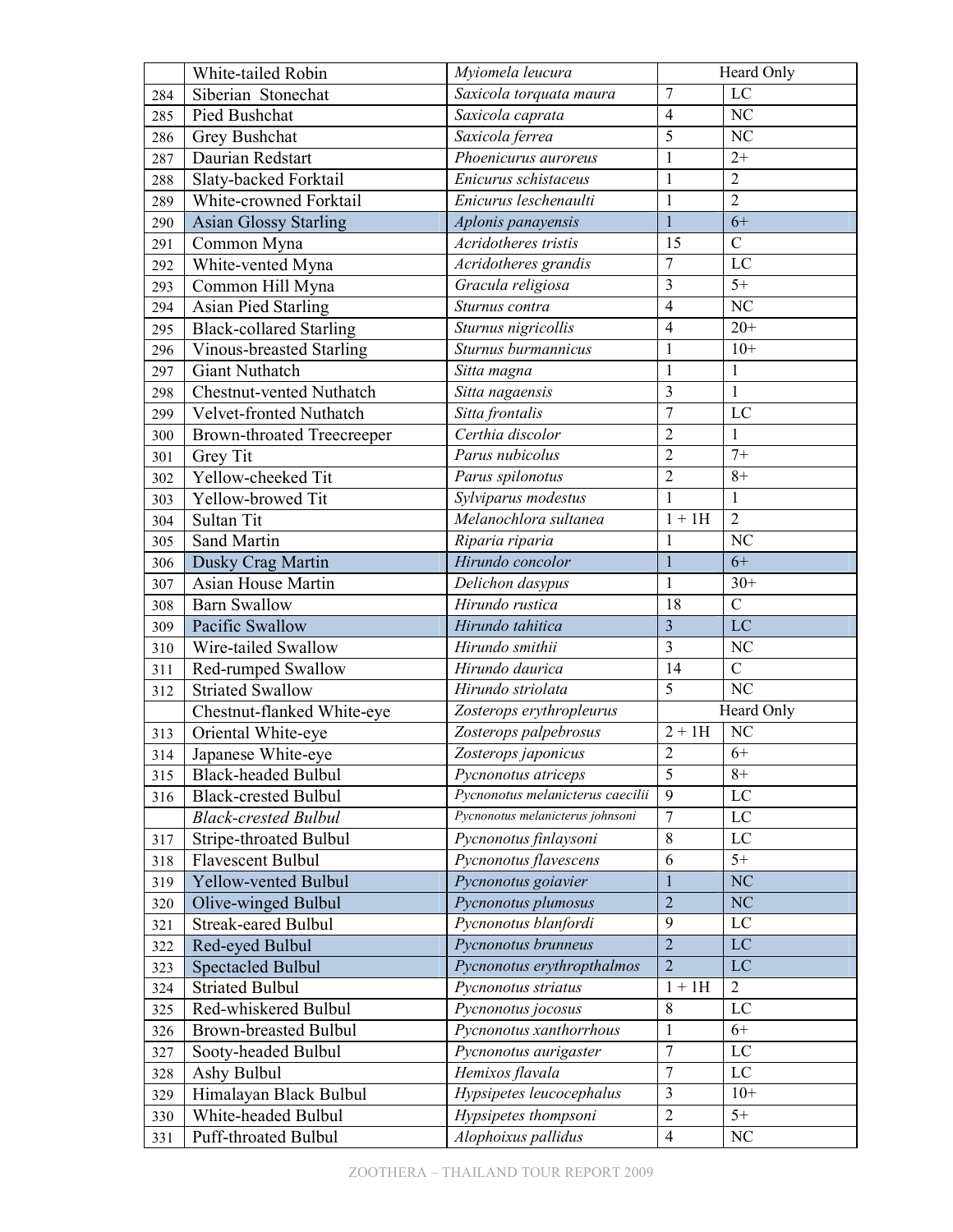| 332 | Ochraceous Bulbul                | $\overline{4}$<br>LC<br>Alophoixus ochraceus |                         |                |
|-----|----------------------------------|----------------------------------------------|-------------------------|----------------|
| 333 | Grey-eyed Bulbul                 | Iole propinqua                               | $4 + 1H$                | NC             |
| 334 | <b>Buff-vented Bulbul</b>        | Iole olivacea                                | $4 + 1H$                | $\rm LC$       |
| 335 | Mountain Bulbul                  | Hypsipetes mcclellandii                      | 5                       | $10+$          |
| 336 | Hill Prinia                      | Prinia atrogularis                           | $1 + 2H$                | 3              |
| 337 | Rufescent Prinia                 | Prinia rufescens                             | $\overline{2}$          | $4+$           |
| 338 | Grey-breasted Prinia             | Prinia hodgsonii                             | $\overline{2}$          | NC             |
| 339 | Yellow-bellied Prinia            | Prinia flaviventris                          | $\overline{2}$          | $\overline{2}$ |
| 340 | Plain Prinia                     | Prinia inornata                              | $\overline{5}$ + 1H     | NC             |
| 341 | Zitting Cisticola                | Cisticola juncidis                           | $\mathbf{1}$            | $2+$           |
| 342 | <b>Black-browed Reed Warbler</b> | Acrocephalus bistrigiceps                    | $\overline{2}$          | $\mathbf{1}$   |
| 343 | Oriental Reed Warbler            | Acrocephalus orientalis                      | $\overline{2}$          | $\overline{2}$ |
| 344 | Thick-billed Warbler             | Acrocephalus aedon                           | $\overline{4}$          | $\mathbf{1}$   |
| 345 | Golden-bellied Gerygone          | Gerygone sulphurea                           | $\mathbf{1}$            | $\mathbf{1}$   |
| 346 | Slaty-bellied Tesia              | Tesia olivea                                 | $\overline{2}$          | $\overline{2}$ |
| 347 | Mountain Tailorbird              | Orthotomus cuculatus                         | $\overline{1}$ + 1H     | 1              |
| 348 | Common Tailorbird                | Orthotomus sutorius                          | $\overline{7}$          | LC             |
| 349 | Dark-necked Tailorbird           | Orthotomus atrogularis                       | $6+1H$                  | $\overline{2}$ |
| 350 | Ashy Tailorbird                  | Orthotomus ruficeps                          | $\overline{2}$          | $3+$           |
| 351 | Dusky Warbler                    | Phylloscopus fuscatus                        | $2+1H$                  | $3+$           |
| 352 | <b>Buff-throated Warbler</b>     | Phylloscopus subaffinis                      | 3                       | $6+$           |
| 353 | Yellow-streaked Warbler          | Phylloscopus armandii                        | $\overline{2}$          | $4+$           |
| 354 | Radde's Warbler                  | Phylloscopus schwarzi                        | $5 + 1H$                | $2+$           |
| 355 | Hume's Warbler                   | Phylloscopus humei                           | 1                       | 1              |
| 356 | Yellow-browed Warbler            | Phylloscopus inornatus                       | $\overline{14}$         | $\overline{C}$ |
| 357 | Pale-legged Leaf-warbler         | Phylloscopus tenellipes                      | $2 + 2H$                | $2+$           |
| 358 | Buff-barred Warbler              | Phylloscopus pulcher                         | $\overline{5}$          | LC             |
| 359 | Ashy-throated Warbler            | Phylloscopus maculipennis                    | $\overline{2}$          | NC             |
| 360 | Lemon-rumped Warbler             | Phylloscopus chloronotus                     | $\mathbf{1}$            | $\mathbf{1}$   |
| 361 | Arctic Warbler                   | Phylloscopus borealis                        | 8                       | $4+$           |
| 362 | Greenish Warbler                 | Phylloscopus trochiloides                    | 3                       | NC             |
| 363 | Two-barred Warbler               | Phylloscopus plumbeitarsus                   | $\mathbf 1$             | $2+$           |
| 364 | <b>Eastern Crowned Warbler</b>   | Phylloscopus coronatus                       | $\overline{\mathbf{3}}$ | $4+$           |
| 365 | Blyth's Leaf-warbler             | Phylloscopus reguloides                      | $\overline{2}$          | $3+$           |
| 366 | White-tailed Leaf-warbler        | Phylloscopus davisoni                        | 5                       | LC             |
| 367 | Sulphur-breasted Warbler         | Phylloscopus ricketti                        | $\overline{2}$          | 1              |
| 368 | Plain-tailed Warbler             | Seicercus soror                              | 3                       | $4+$           |
| 369 | Bianchi's Warbler                | Seicercus valentini                          | $1 + 1H$                | 1              |
| 370 | Chestnut-crowned Warbler         | Seicercus castaniceps                        | $\overline{2}$          | $\overline{3}$ |
| 371 | White-crested Laughingthrush     | Garrulax leucolophus                         | $\overline{c}$          | $25+$          |
| 372 | Lesser Necklaced Laughingthrush  | Garrulax monileger                           | $\mathbf{1}$            | NC             |
| 373 | Black-throated Laughingthrush    | Garrulax chinensis                           | 1                       | 3              |
| 374 | White-browed Laughingthrush      | Garrulax sannio                              | $\mathbf{1}$            | $\overline{2}$ |
| 375 | Chestnut-crowned Laughingthrush  | Garrulax erythrocephalus                     | $\overline{2}$          | $10+$          |
| 376 | Red-faced Liocichla              | Liocichla phoenicea                          | $2 + 1H$                | $\overline{2}$ |
|     | Ferruginous Babbler              | Trichastoma bicolor                          |                         | Heard Only     |
| 377 | Abbott's Babbler                 | Malacocincla abbotti                         | $1+2H$                  | $2+$           |
|     | Short-tailed Babbler             | Malacocincla malaccensis                     |                         | Heard Only     |
| 378 | <b>Puff-throated Babbler</b>     | Pellorneum ruficeps                          | $4 + 1H$                | $4+$           |
| 379 | Rusty-cheeked Scimitar-Babbler   | Pomatorhinus erythrogenys                    | $1 + 1H$                | $\overline{2}$ |
| 380 | White-browed Scimitar-Babbler    | Pomatorhinus schisticeps                     | $4 + 2H$                | $\sqrt{2}$     |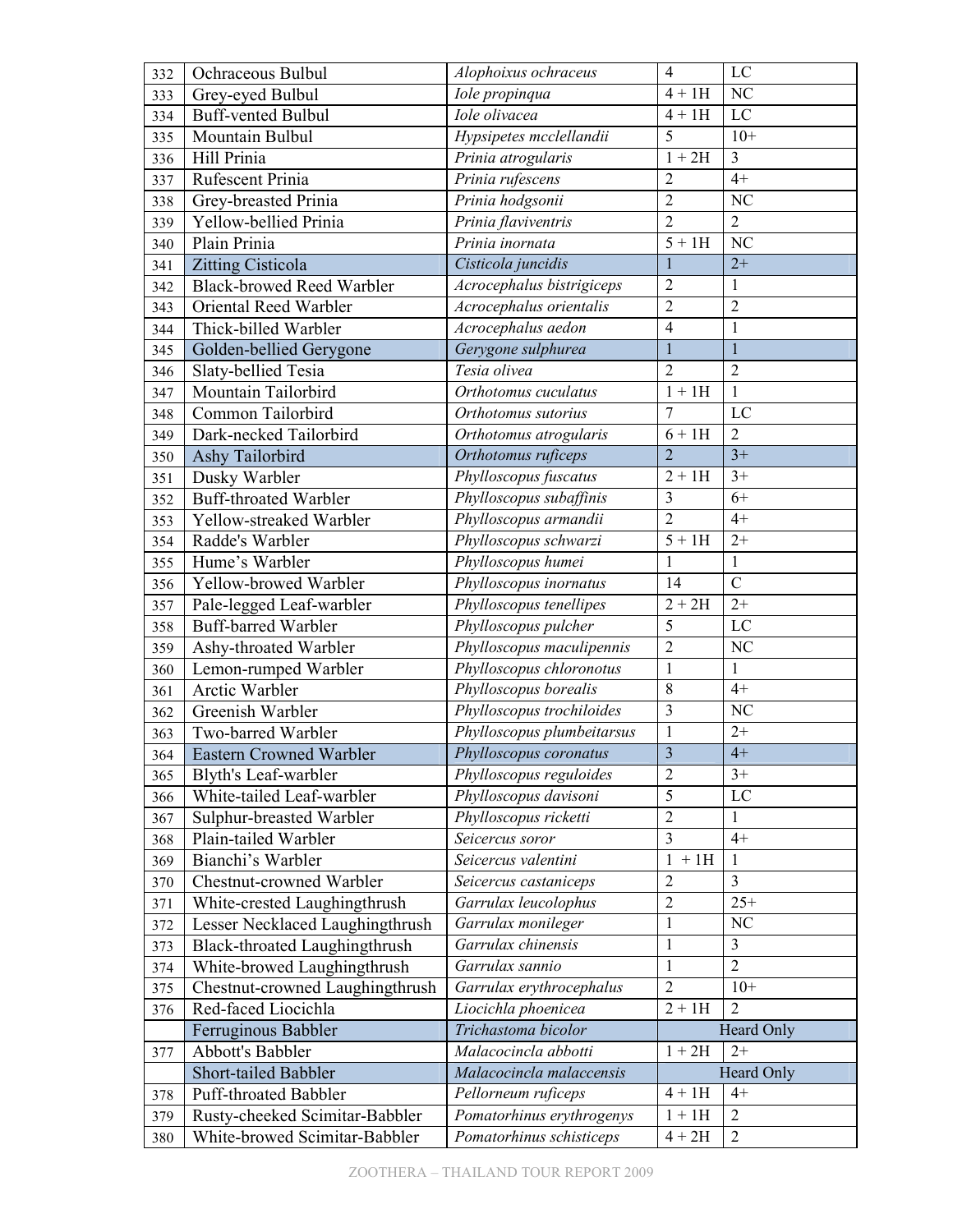|     | Coral-billed Scimitar-babbler     | Pomatorhinus ferruginosus        | Leader Only    |                 |
|-----|-----------------------------------|----------------------------------|----------------|-----------------|
| 381 | Large Wren-babbler                | Napothera macrodactyla           | $\mathbf{1}$   | 1               |
| 382 | Limestone Wren-babbler            | Napothera crispifrons            | $\mathbf{1}$   | 1               |
|     | Streaked Wren-babbler             | Napothera brevicaudata           |                | Heard Only      |
| 383 | Pygmy Wren-babbler                | Pnoepyga pusilla                 | $1+2H$         | 1               |
| 384 | Rufous-fronted Babbler            | Stachyris rufifrons              | $\overline{2}$ | $\overline{2}$  |
| 385 | Golden Babbler                    | Stachyris chrysaea               | $\overline{3}$ | $10+$           |
| 386 | Grey-throated Babbler             | Stachyris nigriceps              | 1              | 1               |
| 387 | Chestnut-winged Babbler           | Stachyris erythroptera           | $\mathbf{1}$   | $\overline{2}$  |
| 388 | <b>Moustached Babbler</b>         | Malacopteron magnirostre         | $\mathbf{1}$   | $\overline{2}$  |
| 389 | Scaly-crowned Babbler             | Malacopteron cinereum            | $\mathbf{1}$   | $\mathbf{1}$    |
| 390 | <b>Rufous-crowned Babbler</b>     | Malacopteron magnum              | $\mathbf{1}$   | $\overline{2}$  |
| 391 | Striped Tit-Babbler               | Macronous gularis                | 7              | LC              |
| 392 | Yellow-eyed Babbler               | Chrysomma sinense                | $\overline{2}$ | $6+$            |
| 393 | White-browed Shrike-Babbler       | Pteruthius flaviscapis           | $\overline{7}$ | $3+$            |
| 394 | Chestnut-fronted Shrike-Babbler   | Pteruthius aenobarbus            | 3              | 1               |
| 395 | <b>Spectacled Barwing</b>         | Actinodura ramsayi               | $\overline{c}$ | $\overline{2}$  |
| 396 | <b>Blue-winged Minla</b>          | Minla cyanouroptera              | 3              | $4+$            |
| 397 | Chestnut-tailed Minla             | Minla strigula                   | $\overline{2}$ | $12+$           |
| 398 | Rufous-winged Fulvetta            | Alcippe castaneceps              | $\overline{2}$ | $10+$           |
| 399 | Brown-cheeked Fulvetta            | Alcippe poioicephala             | $\mathbf{1}$   | 1               |
| 400 | Grey-cheeked Fulvetta             | $\overline{Al}$ cippe morrisonia | $\overline{5}$ | $12+$           |
| 401 | White-hooded (Collared) Babbler   | Gampsorhynchus rufulus           | 1              | 3               |
| 402 | Rufous-backed Sibia               | Heterophasia annectens           | $\overline{2}$ | $\overline{3}$  |
| 403 | Dark-backed Sibia                 | Heterophasia melanoleuca         | $\overline{4}$ | $\rm LC$        |
| 404 | Silver-eared Mesia                | Leiothrix argentauris            | $\overline{2}$ | NC              |
| 405 | Striated Yuhina                   | Yuhina castaniceps               | $\overline{2}$ | $20+$           |
| 406 | White-bellied Yuhina (Erpornis)   | Yuhina zantholeuca               | $\overline{4}$ | $5+$            |
| 407 | Grey-headed Parrotbill            | Paradoxornis gularis             | 1              | $\overline{2}$  |
| 408 | Spot-breasted Parrotbill          | Paradoxornis guttaticollis       | $2 + 1H$       | $\overline{2}$  |
| 409 | <b>Indochinese Bushlark</b>       | Mirafra marionae                 | $\overline{2}$ | $4+$            |
| 410 | Yellow-breasted Flowerpecker      | Prionochilus maculatus           | $\mathbf{1}$   | $\overline{2}$  |
| 411 | Crimson-breasted Flowerpecker     | Prionochilus percussus           | 1              | $4+$            |
| 412 | Thick-billed Flowerpecker         | Dicaeum agile                    | $\overline{2}$ | $2+$            |
| 413 | Yellow-vented Flowerpecker        | Dicaeum chrysorrheum             | $\overline{2}$ | $3+$            |
| 414 | Orange-bellied Flowerpecker       | Dicaeum trigonostigma            | $\overline{4}$ | LC              |
| 415 | Plain Flowerpecker                | Dicaeum concolor                 | $1 + 1H$       | $2+$            |
| 416 | Fire-breasted Flowerpecker        | Dicaeum ignipectus               | $4 + 1h$       | $5+$            |
| 417 | <b>Buff-breasted Flowerpecker</b> | Dicaeum cambodianum              | 3              | $3+$            |
| 418 | Scarlet-backed Flowerpecker       | Dicaeum cruentatum               | $\overline{6}$ | $\rm LC$        |
| 419 | Purple Sunbird                    | Nectarinia asiatica              | $\overline{3}$ | NC              |
| 420 | Mrs. Gould's Sunbird              | Aethopyga gouldiae               | $\overline{5}$ | $\rm LC$        |
| 421 | Green-tailed Sunbird              | Aethopyga nipalensis             | $\overline{2}$ | NC              |
| 422 | <b>Black-throated Sunbird</b>     | Aethopyga saturata               | $\overline{8}$ | LC              |
| 423 | Crimson Sunbird                   | Aethopyga siparaja               | 3              | 3               |
| 424 | Plain Sunbird                     | Anthreptes simplex               | $\mathbf{1}$   | $\mathbf{1}$    |
| 425 | <b>Red-throated Sunbird</b>       | Anthreptes rhodolaema            | 1              | $\mathbf{1}$    |
| 426 | Ruby-cheeked Sunbird              | Anthreptes singalensis           | $\overline{7}$ | LC              |
| 427 | <b>Brown-throated Sunbird</b>     |                                  | $\overline{4}$ | $4+$            |
| 428 | Purple-naped Sunbird              | Hypogramma hypogrammicum         | $\mathbf{1}$   | $\overline{2}$  |
| 429 | Olive-backed Sunbird              | Nectarinia jugularis             | $\mathfrak{Z}$ | $\overline{3+}$ |
|     |                                   |                                  |                |                 |